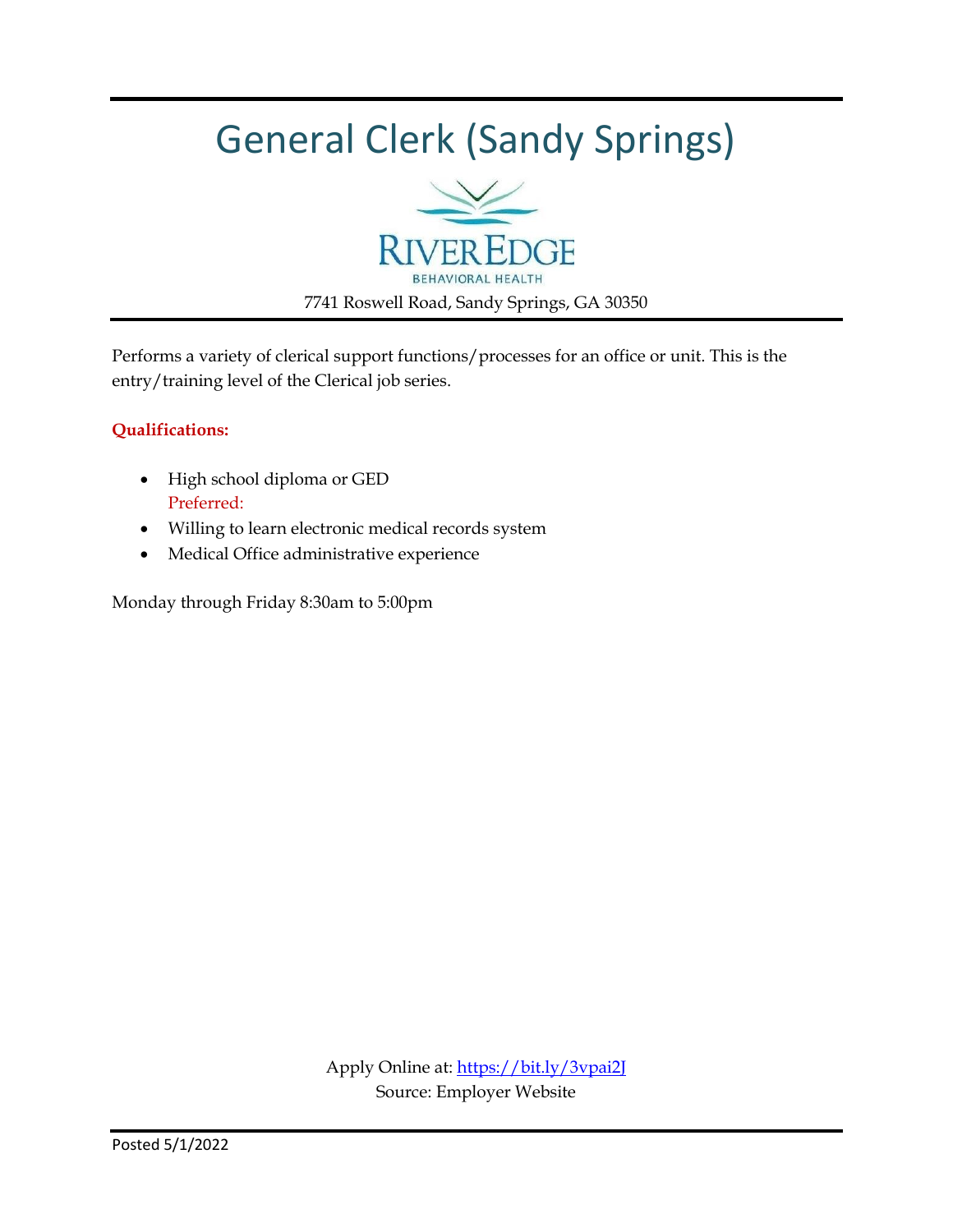

The position is responsible for answering all incoming telephone calls, greeting and directing visitors, and daily mail distribution. In addition, this position will provide high-level administrative support to the senior executives at Hemophilia of Georgia.

#### **Qualifications:**

- High school diploma
- At least three years of office experience.
- Proficient in Microsoft Office Suite applications

Apply Online at:<https://bit.ly/3s0DA5I> Source: Employer Website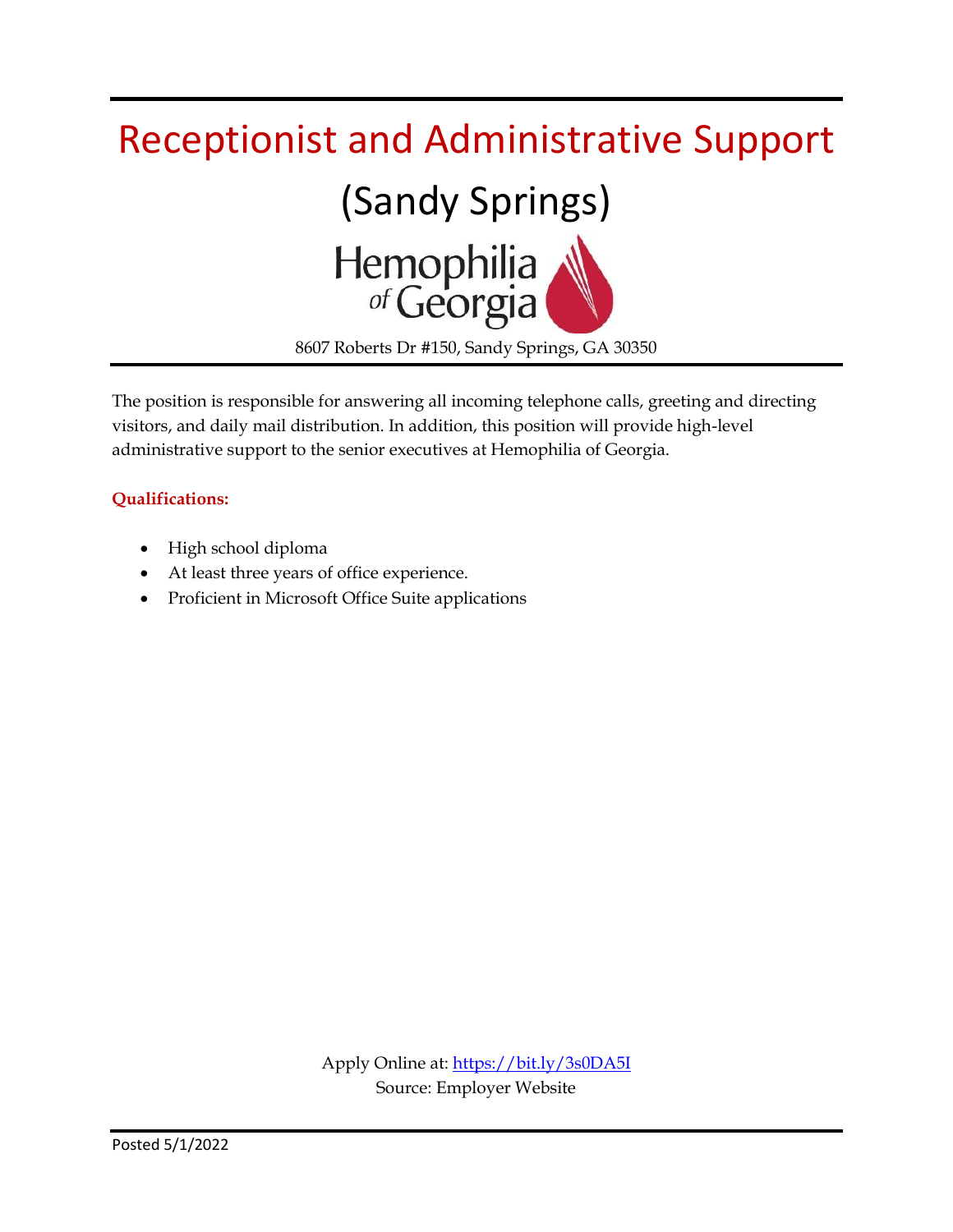### Administrative Assistant (Buckhead)  $E$  CADENCE BANK

3399 Peachtree Road NE, Atlanta, GA 30326

Provides a variety of administrative/support services for Wealth Management staff. This position will serve as a facilitator to coordinate schedules, obtain requested information, maintain reports and other related activities.

#### **Qualifications:**

- High school graduate.
- Highly proficient in Microsoft Office (Excel, PowerPoint, Word, Google, etc.)

8am - 5pm, Monday – Friday

Apply Online at:<https://bit.ly/3vnDEyA> Source: Employer Website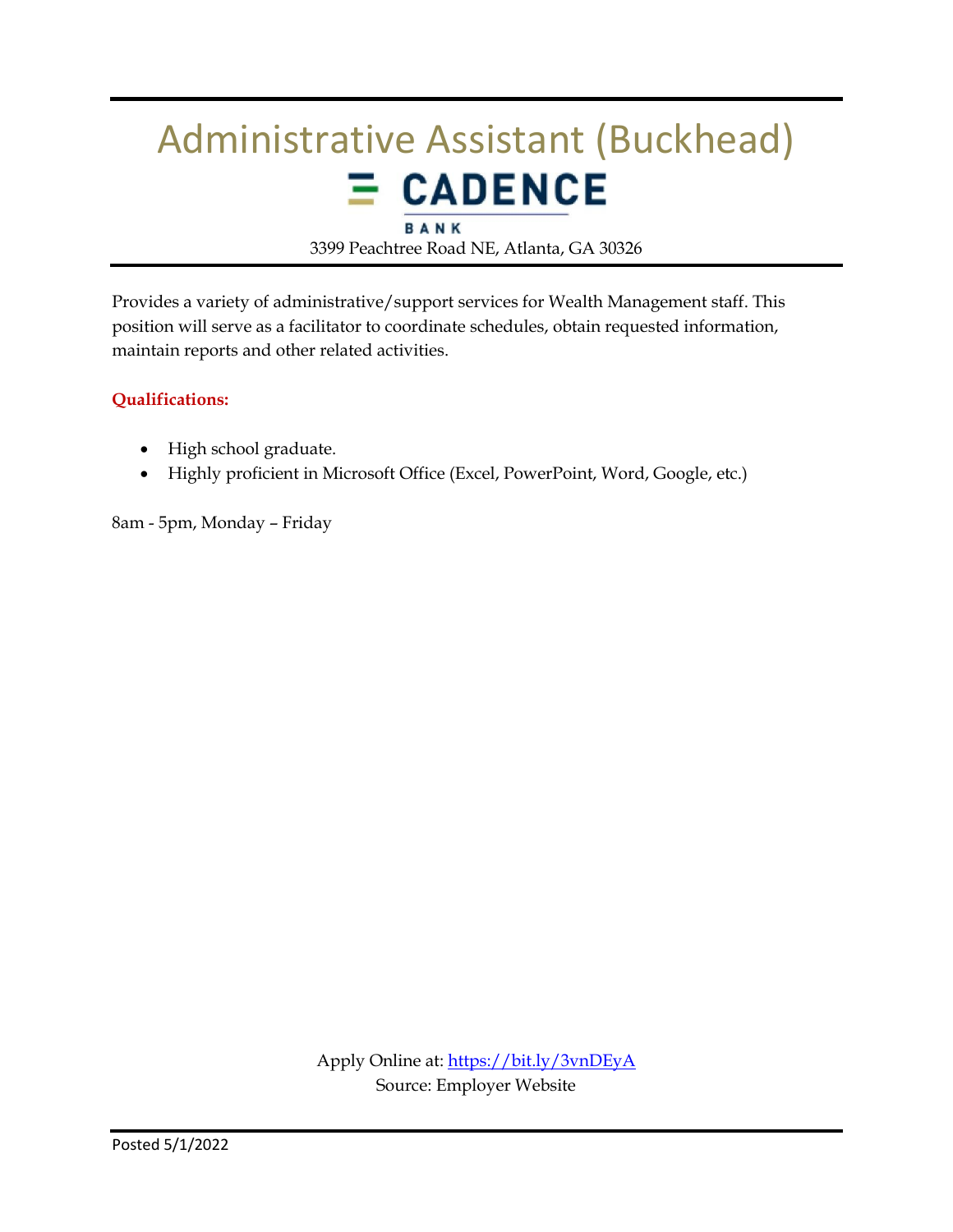### Front Desk Receptionist (Buckhead)



3355 Lenox Rd. Suite 750 Atlanta, Ga. 30326

Peachtree Offices is a family run locally owned Atlanta Company with 35 years of experience. Peachtree Offices is seeking a Front Desk Receptionist for our Buckhead Atlanta area location.

- High Volume of Phone Answering on multi-line phone
- Customer Service & Relations
- Scheduling Meetings
- Mail & Package Services
- Administrative Tasks

#### **Qualifications:**

- At least four years of prior experience in a busy, multi-line phone reception environment
- Microsoft Office proficiency is a plus

8:30-5:00 Monday through Friday.

\$19 - \$20 an hour

Apply Online at:<https://indeedhi.re/38ttVgN> Source: Indeed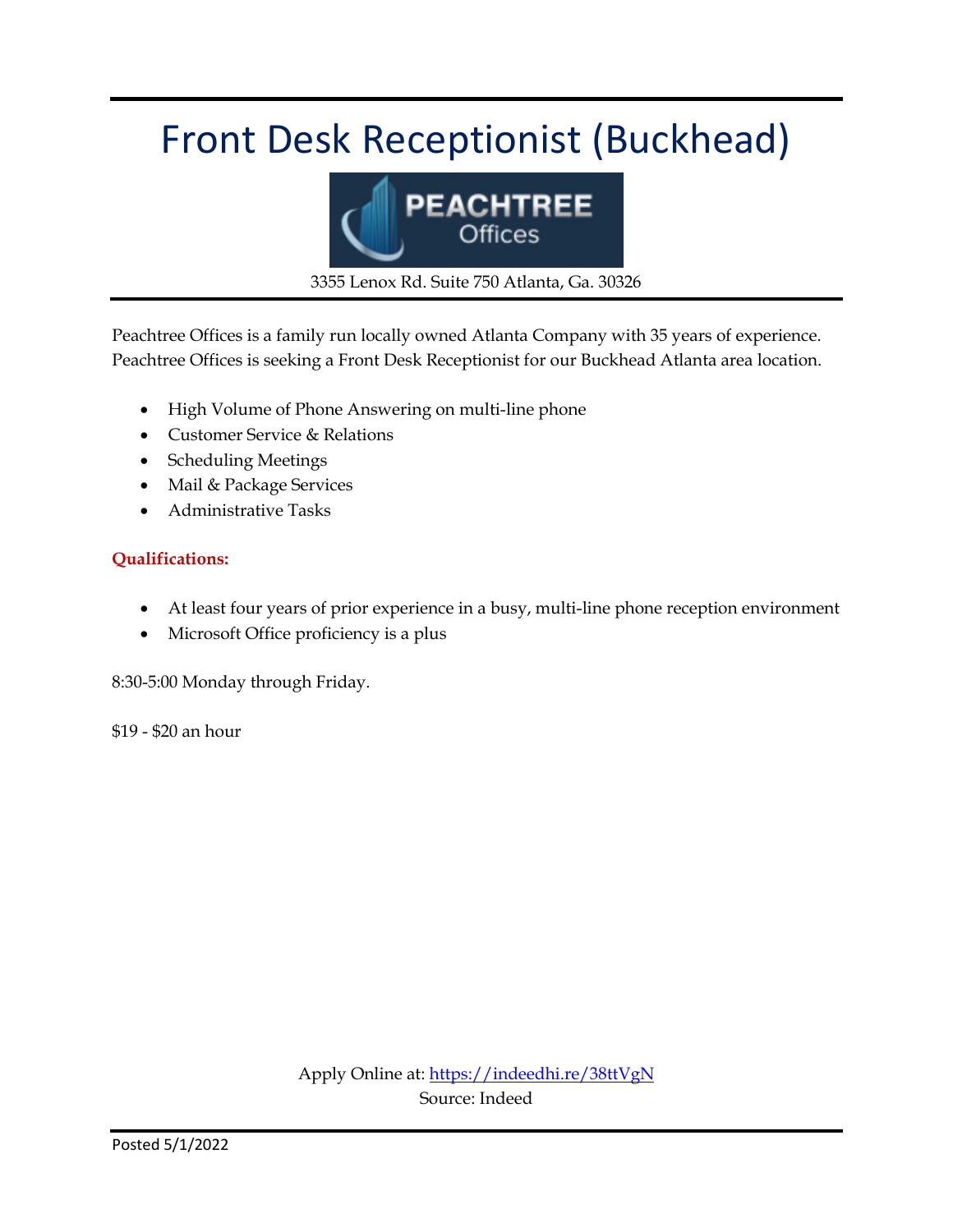

Your primary job will be to serve as the first point of contact with all clients, providing excellent customer service. Additional administrative duties are emails, customers support, problemsolving, answering phone calls, helping your team with daily tasks they encounter and need your support on. Assisting in marketing our brand online and at events.

- Facilitate communication between our customers and team to ensure customer satisfaction
- Produce progress reports and present to the team on a regular basis
- Connect with our customer base and raise brand visibility by coordinating community events
- Manage all paperwork in the office and create a process for team members to follow to ensure efficiency
- Role does require certain days to work in our corporate office.
- Handle customer phone calls, and offer solutions to problems
- Utilize customer facing software to assist in making referrals to members
- Set appointments for patients
- Set up meetings for co-workers
- Set up dinners and lunches for team and customers

#### **Qualifications:**

- Technologically savvy; basic knowledge of Microsoft Office Word and Excel programs
- High school diploma or GED required, some college experience preferred
- Prior experience in office management or our industry is a plus

\$38,000 - \$42,000 a year

Apply Online at:<https://bit.ly/3kjGTjX> Source: Employer Website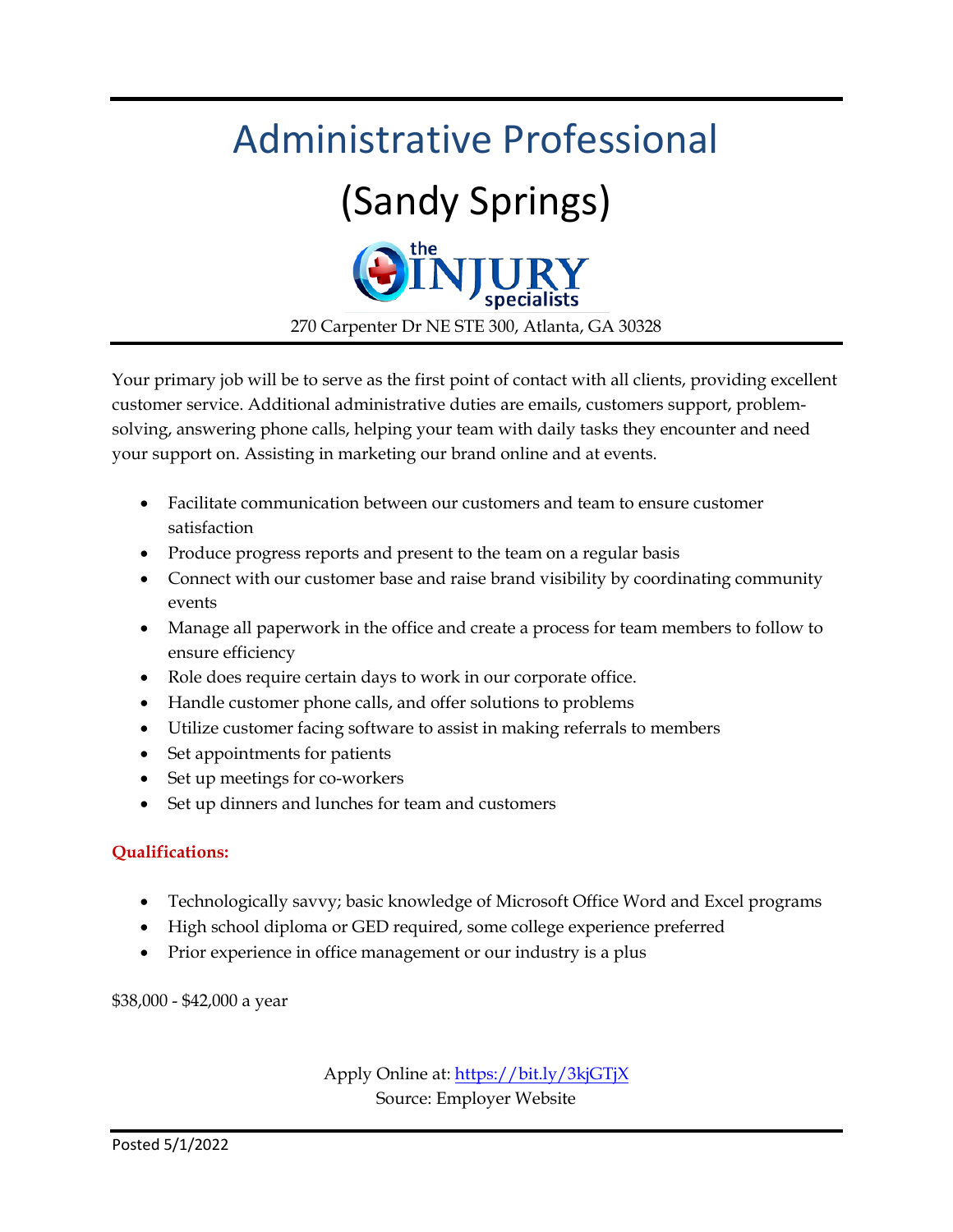### Front Desk Receptionist (Brookhaven)



4400 Peachtree Rd NE, Brookhaven, GA 30319

Provide customer service assistance to clients and clerical support to clinic staff.

- Promptly greet patients and visitors in the waiting area in a friendly and helpful manner
- Check in patients, verify insurances, update necessary patient information in the system, and collect copays
- Serve as a patient advocate to provide world-class care in coordination with clinical staff and providers
- Promptly answer incoming phone calls
- Maintain a neat and orderly waiting room
- Assist patients with ambulatory difficulties, including obtaining wheelchairs and providing assistance with walking
- Responsible for opening and closing clinic procedures and reporting

#### **Qualifications:**

- High school diploma or equivalent
- Minimum of one (1) year of reception/front desk experience (coordinator, receptionist, clerk, agent, specialist, etc.)
- Customer service experience in a healthcare outpatient setting preferred
- Ability to work up to 12-hour shifts during the week or weekend as needed
- Basic computer skills including familiarity with electronic medical records
- Types 25 words per minute

Apply Online at[: https://bit.ly/3kkyz3I](https://bit.ly/3kkyz3I) Source: Employer Website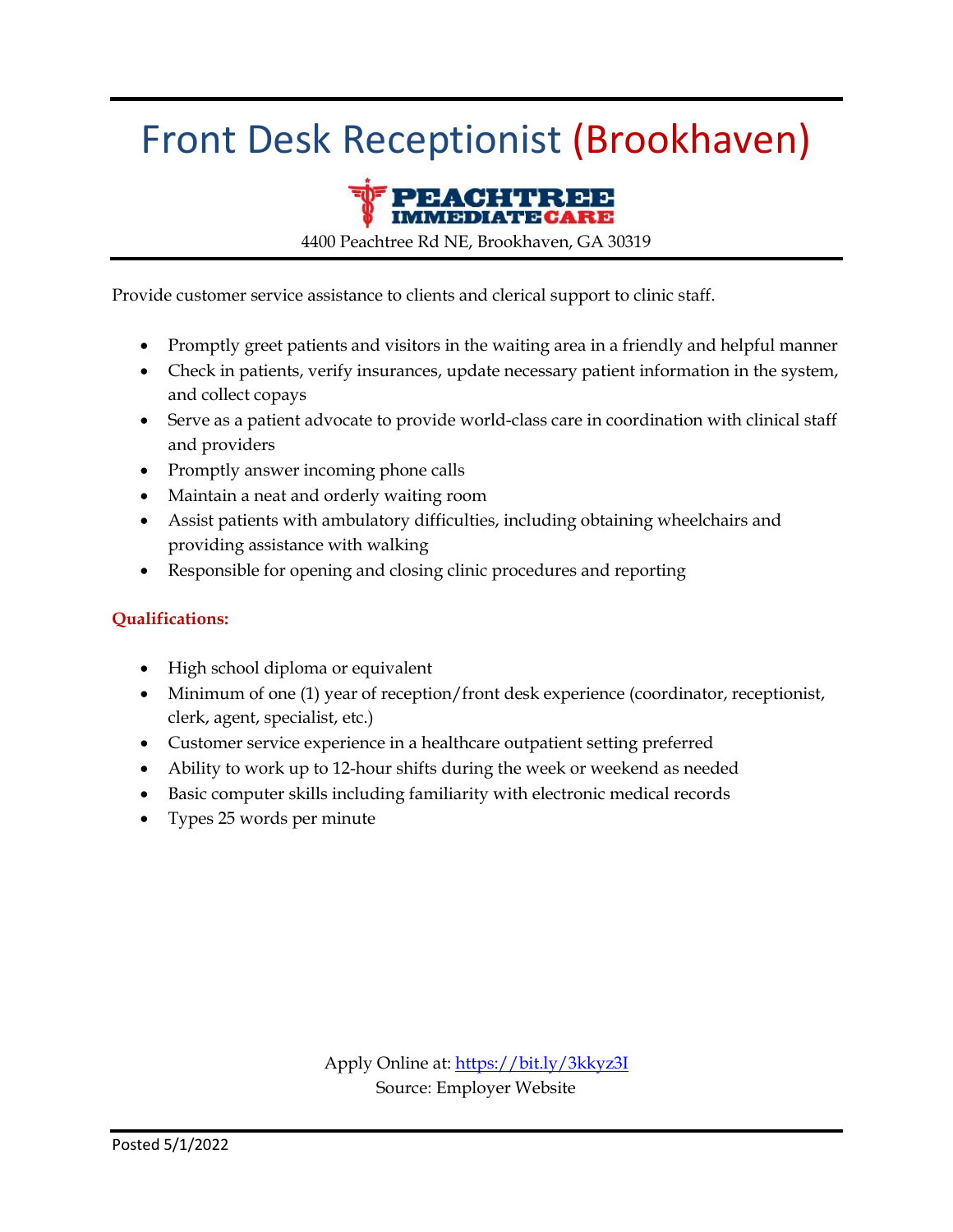### Administrative Assistant (Sandy Springs)



8200 Roberts Dr #100, Atlanta, GA 30350

#### **Responsibilities:**

- Answer calls, emails and other correspondence in assigned areas.
- Receive and direct visitors through office as appropriate.
- Maintain supplies inventory in facility for breakroom and offices.
- Receive and distribute deliveries to appropriate department.
- Attend and record minutes of meetings as directed.
- Facilitate badge and key card access program for facility/offices.
- Assist with event planning, organizing and other activities.
- Create and provide reports as requested.

#### **Qualifications:**

- High school diploma or general education degree (GED).
- Associate's Degree (AA) or equivalent from a two-year college or technical school, or 6 months to 1 year related experience and/or training, or equivalent combination of education and experience preferred.
- Computer skills preferred: Dolphin, Orthofi, Microsoft Dynamics CRM; Microsoft Outlook & Excel.

Apply Online at:<https://bit.ly/3rVKhG2> Source: Employer Website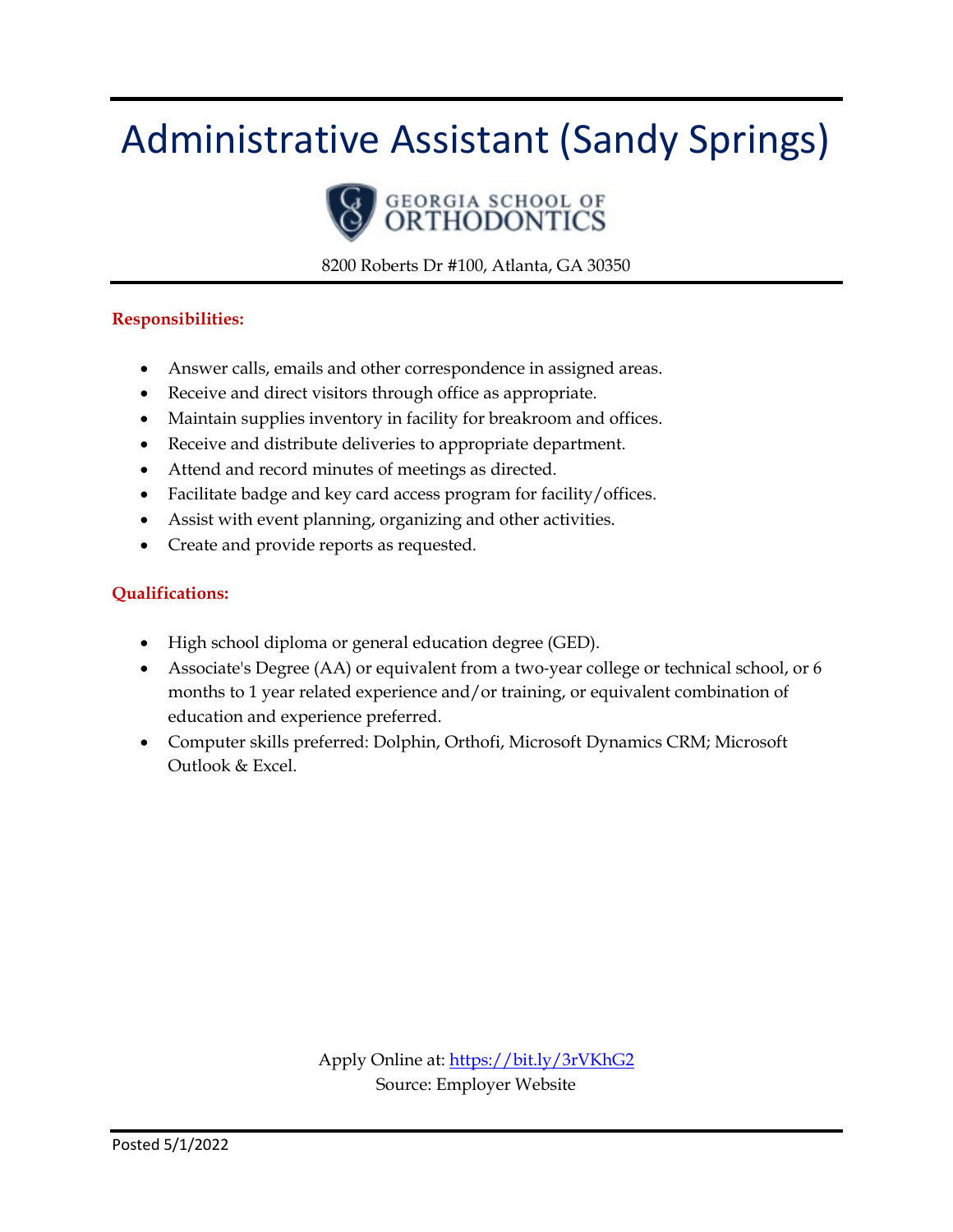### Service Cashier (Alpharetta)



1575 Mansell Rd, Alpharetta, GA 30009

#### **Responsibilities:**

- Greets customers at the cashier window in a pleasant and professional manner.
- Computes customer bills.
- Receives cash, checks, and credit card payments from customers; records amount received.
- Makes change and issues receipts to customers.
- Provides refunds or credit memorandums to customers for returned merchandise or as directed by managers.
- Reconciles cash drawer daily.
- Works with department managers to keep abreast of new products and services offered, their features and value, and any changes in price.
- Answers customer questions about service performed or products purchased, or refers them to someone who can.
- Handles customer complaints with integrity and poise and, when necessary, refers dissatisfied customers to the appropriate individuals for resolution.

[No qualifications specified in ad.]

Apply Online at:<https://bit.ly/3kgOwHV> Source: Employer Website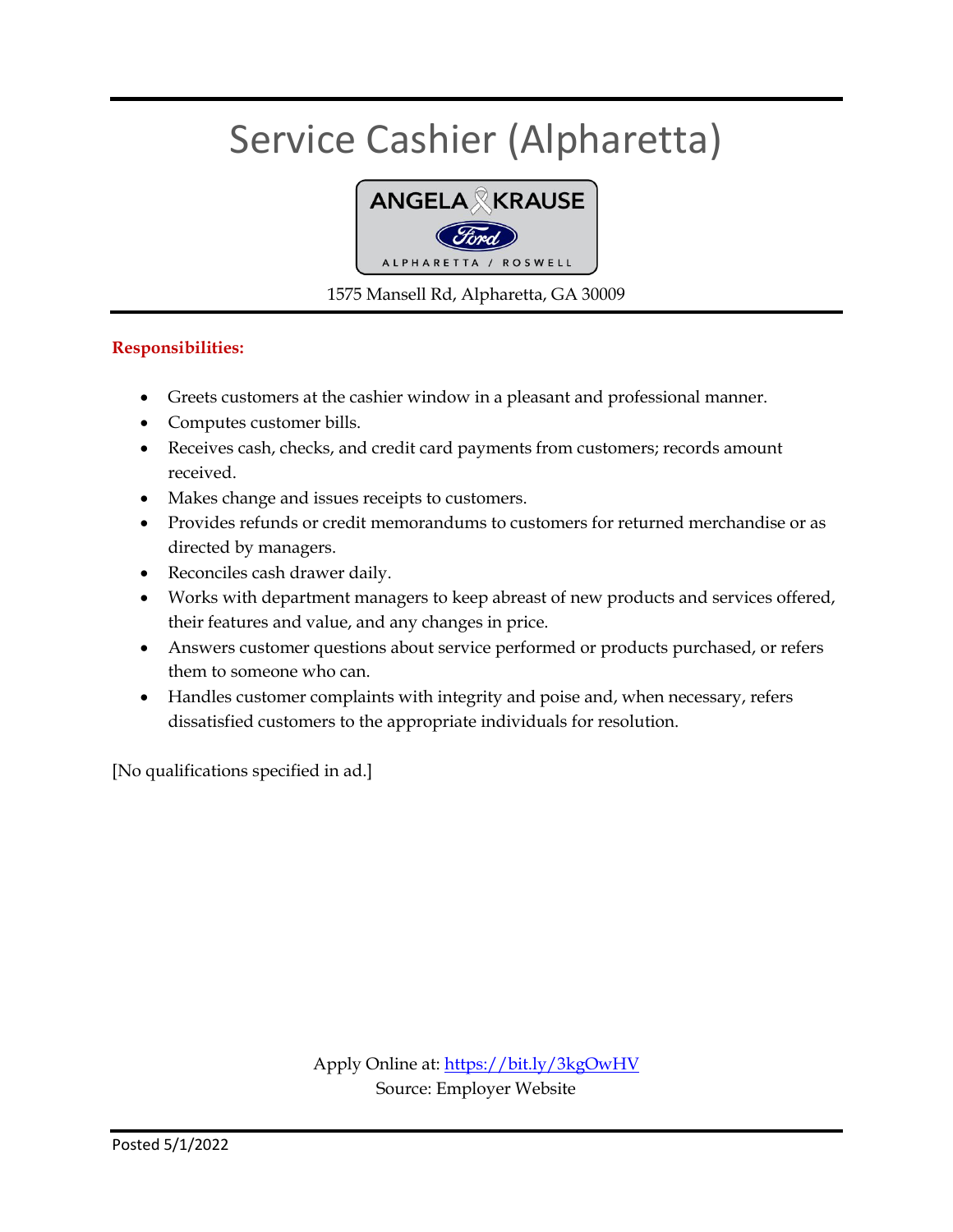### Customer Care Coordinator (Alpharetta)



2655 Northwinds Pkwy, Alpharetta, GA 30009

The Customer Care Coordinator will assist with drafting service agreements and addendums, sending client confirmations, acquiring malpractice coverage from our carrier, and inserting booking information into an Excel tracking spreadsheet. Coordinator will also answer any questions regarding these areas. Coordinators will assist our customer care specialists on various tasks that may include sending weekly welcome gifts to new providers and clients, sending out timesheets and travel packets, and working on other projects as assigned.

#### **Qualifications:**

- Bachelor's degree preferred or 3 years of relevant work experience.
- Proficient Knowledge of Microsoft Word, Excel and Outlook.
- Proficient typing skills.

Apply Online at[: https://bit.ly/3FblbZn](https://bit.ly/3FblbZn) Source: Employer Website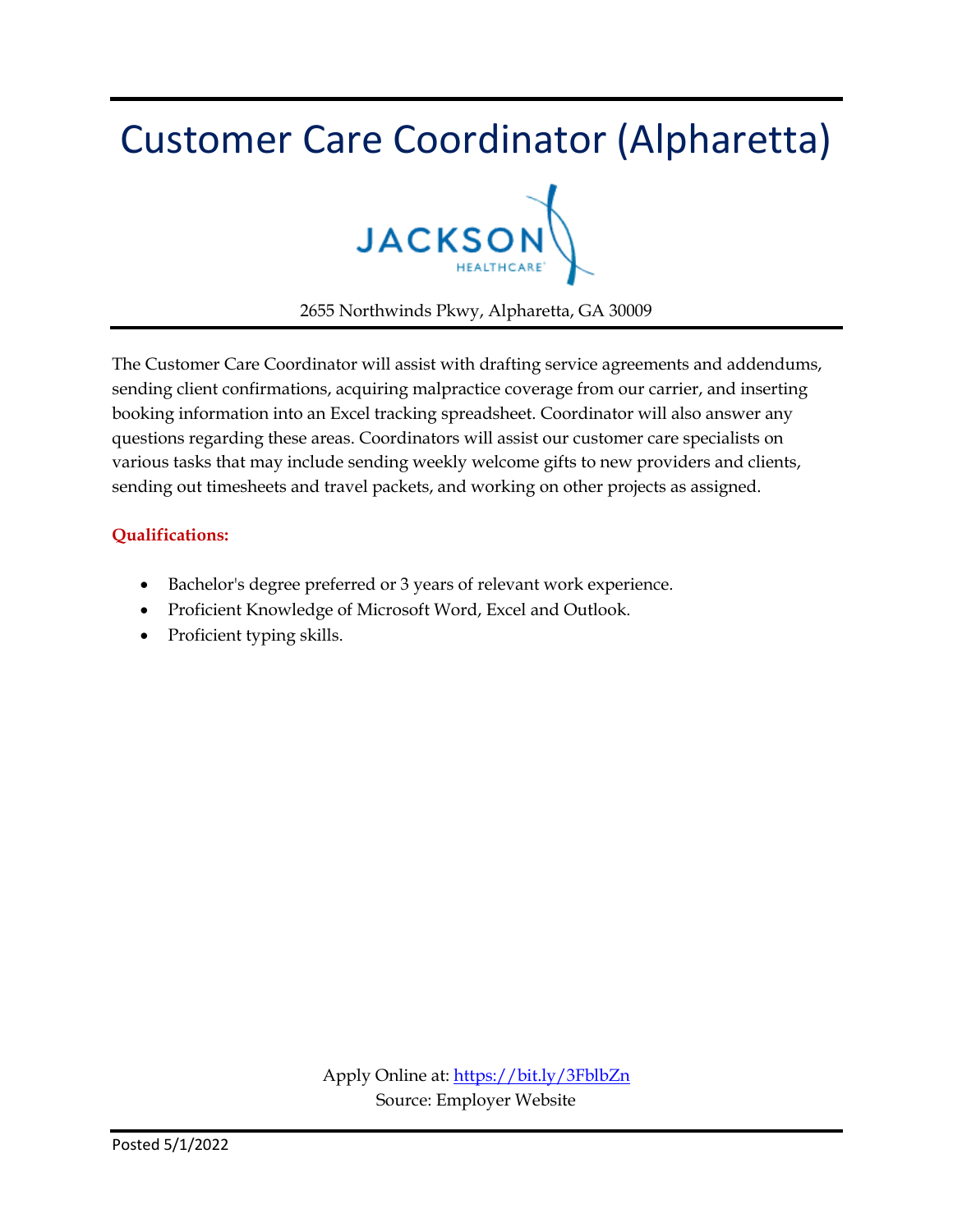### Executive Assistant (Perimeter)

# **vm**ware<sup>®</sup>

1155 Perimeter Center W #100, Sandy Springs, GA 30338

Over the first 6-12 months you will learn to support and coordinate projects for one or more executives within VMware's Professional Services team.

- Heavy calendar management including assessing priority for assigned executive.
- Serve as an extension for leaders you support, escalating and communicating on their behalf with Senior Level Executives and support staff at VMware
- Arrange and confirm local, domestic, and international travel for the Executives
- Event planning as needed for team off-sites, conference calls, and special events, including arrangement of logistics, meeting space, communications, and catering
- Support general organization activities such as organization chart updates
- Handle and maintain highly confidential and sensitive information
- Initiate purchase orders and complete/track expense reports
- Create, edit, and proofread business communications and documents utilizing MS Word, Excel, and PowerPoint, slack and email

#### **Qualifications:**

- Experience with International and domestic travel arrangements
- Advanced proficiency with MS Office Suite and other collaboration tools

Apply Online at:<https://bit.ly/39p6rKu> Source: Employer Website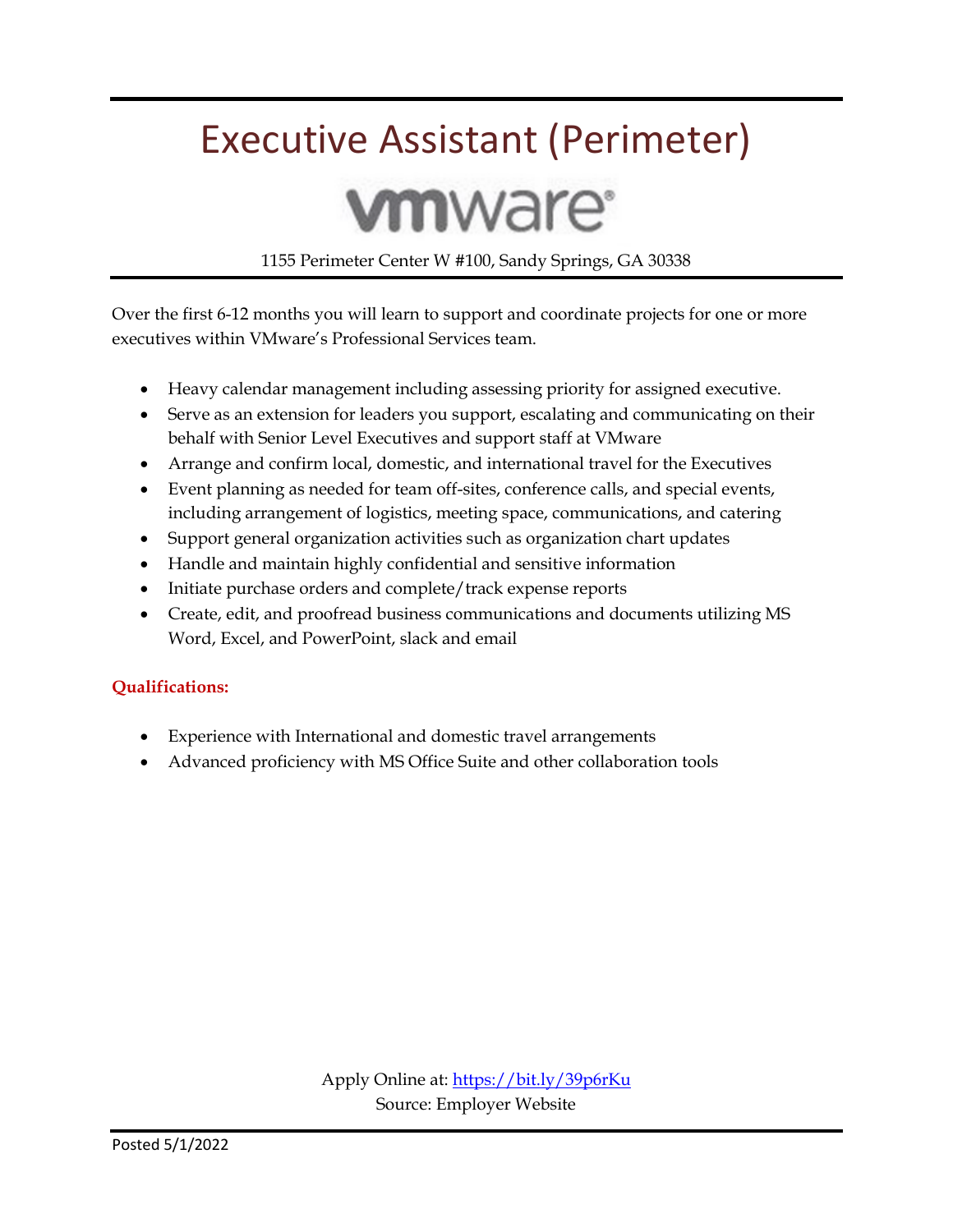## Human Resources Coordinator PT –

### Temp (Perimeter)



4000 Summit Blvd NE, Atlanta, GA 30319

#### **Responsibilities:**

- Recruitment
- Update Applicant Tracking System (iCIMS) by posting/unposting jobs
- Communicating wtih applicants via phone and email
- Pre-screen candidates
- Set-Up Interview appointments
- Follow-Up with candidates moving forward in the application process
- Conducting Wage Surveys
- Create New Hire Packets & Folders
- Overall Office Support including filing and making copies

#### **Qualifications:**

- Word, Excel & Outlook
- Customer service experience

Apply Online at:<https://bit.ly/3y188Im> Source: Employer Website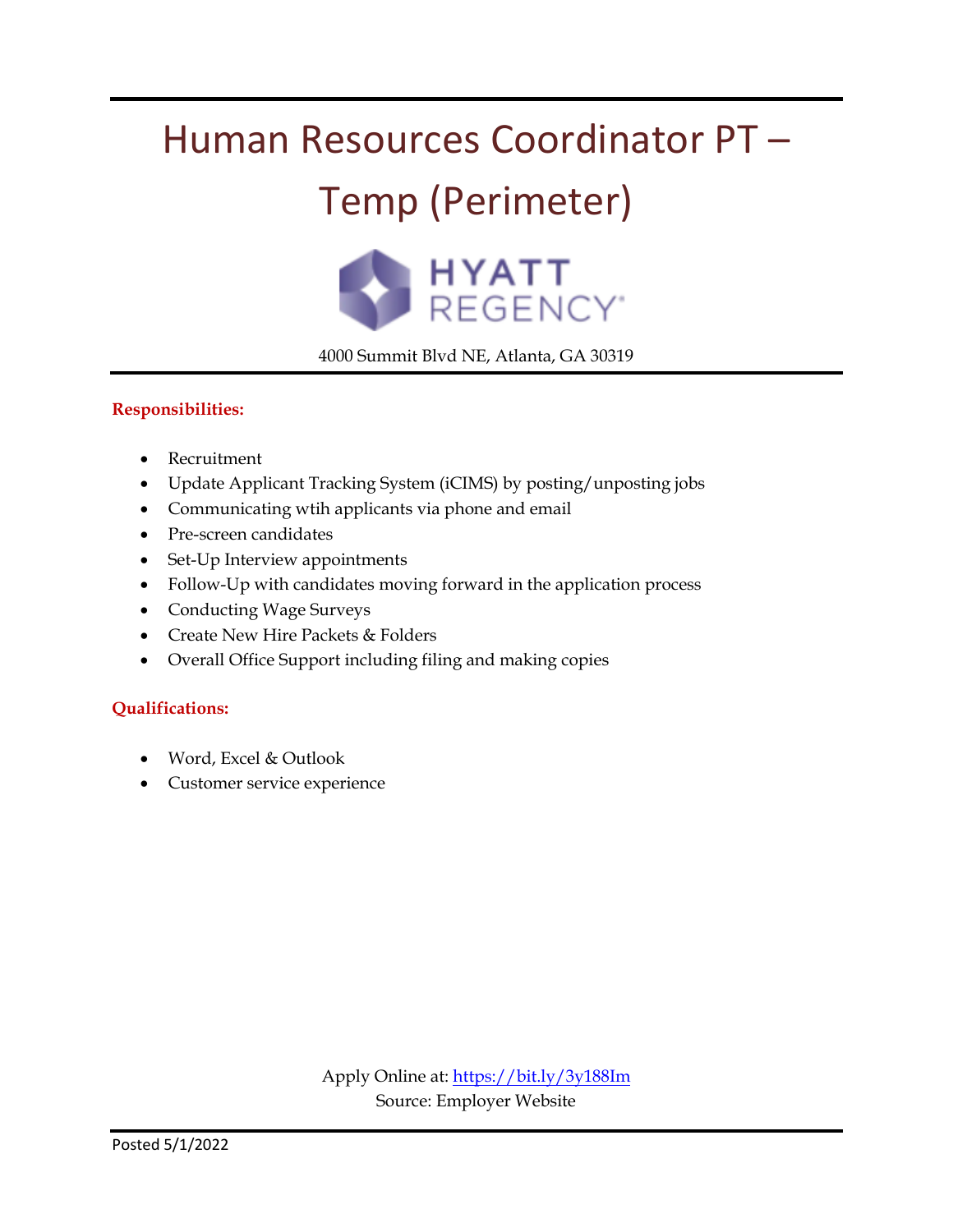### Project Administrative Assistant

### (Brookhaven)

# **Jacobs**

2691 Derby Walk Ne, Brookhaven GA 30319

#### **Responsibilities:**

- Provides project delivery administrative support to a project team delivering a complex program
- Serves as point of contact for area of responsibility; supports all team members; collaborates and cooperates with others to meet organizational goals and objectives.
- Supports team travel including travel expense reporting
- Organizes and plans for team meetings including conference room reservation, ordering of refreshments, room prep and close out, when requested.
- Completes on and off boarding for employment of team members
- Files project records
- Performs data entry of vendor invoices for project related expenses
- Participates in initiatives related to Opportunities for Improvements in area of responsibility
- Plans, coordinates and as needed organizes team functions and team meetings
- Maintains project templates
- Inventories and orders supplies as needed

#### **Qualifications:**

- Administrative and organizational skills in the area of project administration
- High School diploma or equivalent
- Advanced level computer skills in MS Office Suite: Word, Excel, Outlook, PowerPoint
- Experience creating organization flow charts in Visio
- 3 years of administrative experience within an engineering, construction, or related organization preferred

Apply Online at[: https://bit.ly/38s240F](https://bit.ly/38s240F) Source: Employer Website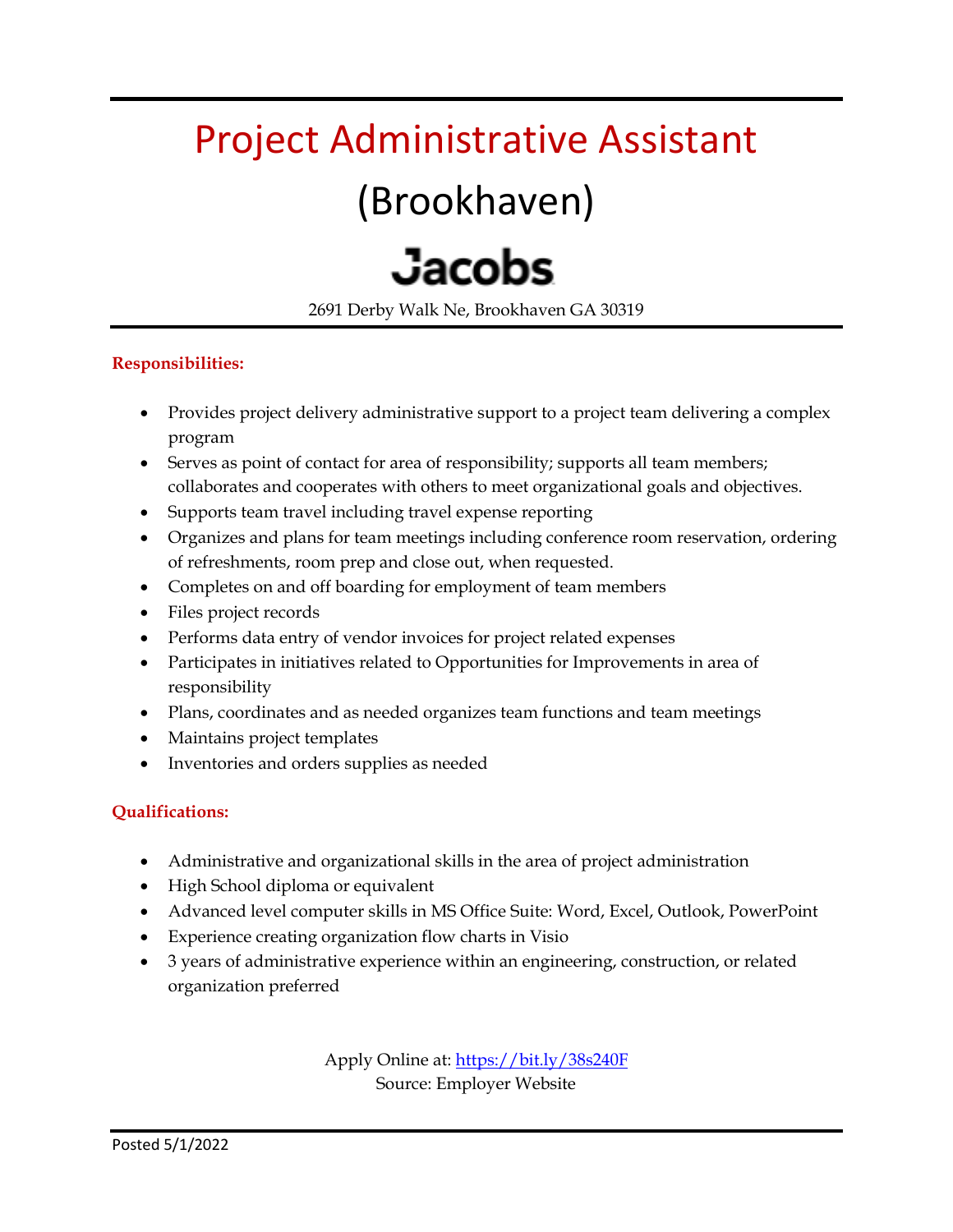### Administrative Assistant (Roswell)



Roswell, GA 30075

#### **Responsibilities:**

- Fax and scan all  $A/R$  and  $A/P$
- Assist with supply ordering for facility
- File paperwork into personnel charts and maintain their overall organization.
- Maintain storage of files and purge old documents into archives.
- Coordinate annual eval appointments for staff.
- Perform random personnel chart audits on monthly basis.
- Request outside documentation as needed.
- Monitor petty cash and ensure receipts and ledgers are consistent.
- Assist with filing, faxing, and other administrative duties.
- Participate in other duties as assigned.

#### **Qualifications:**

- 2 years experience in Administration
- Proficiency working with Microsoft Office (specifically Outlook, Word, and Excel)

Apply Online at:<https://bit.ly/3vpQNXI> Source: Employer Website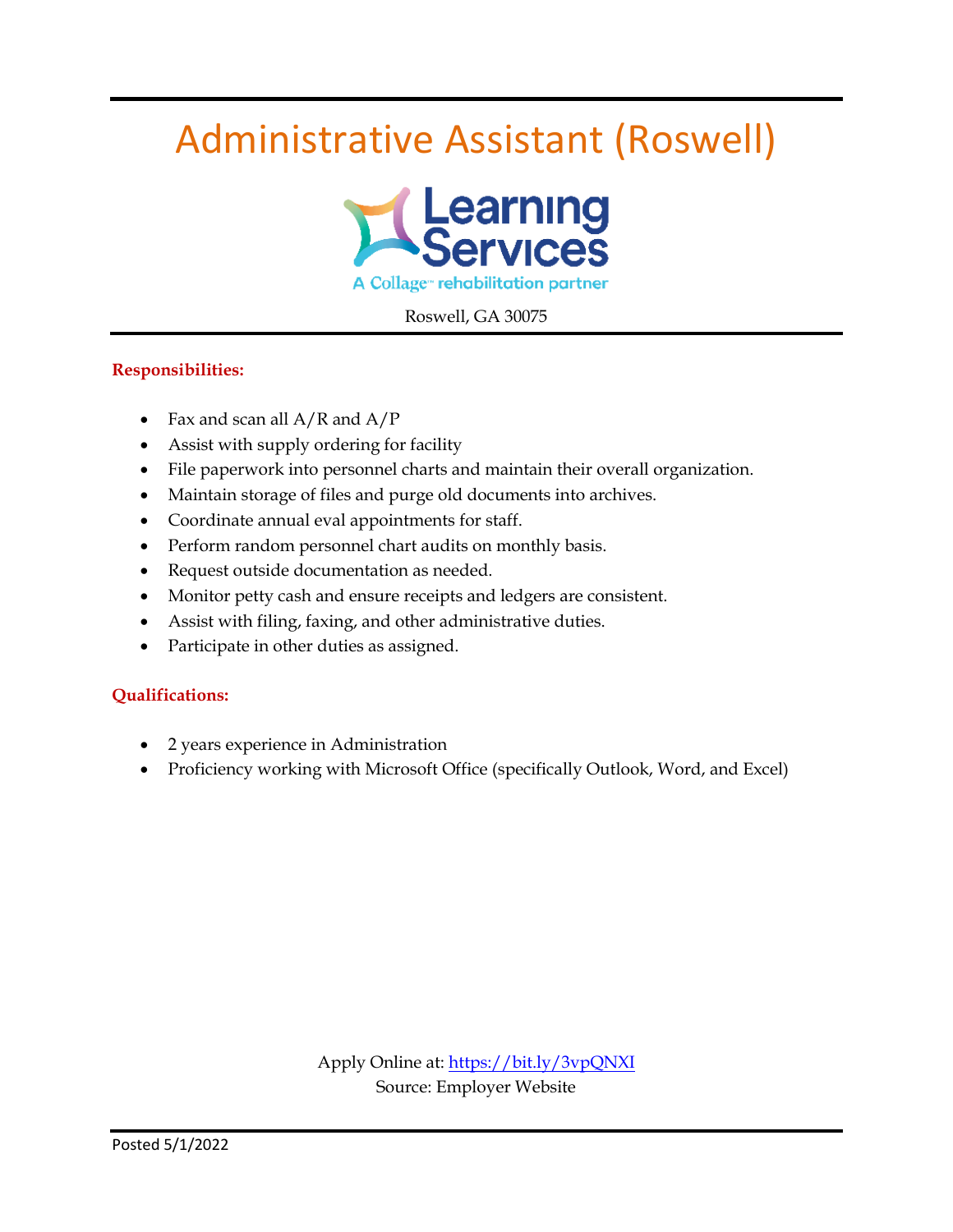# Front Desk Receptionist / Concierge – Temp (Sandy Springs)



Somerby Sandy Springs 25 Glenlake Pkwy NE, Sandy Springs, GA 30328

Greet and assist Residents and visitors in a polished, professional, discrete manner. Manage the front desk sign-in and out process for visitors and vendors. Handle and direct incoming phone calls. Inform Residents or staff of the arrival of guests, packages, and flowers.

[No qualifications specified in ad.]

Apply Online at:<https://bit.ly/3LpO4TG> Source: Employer Website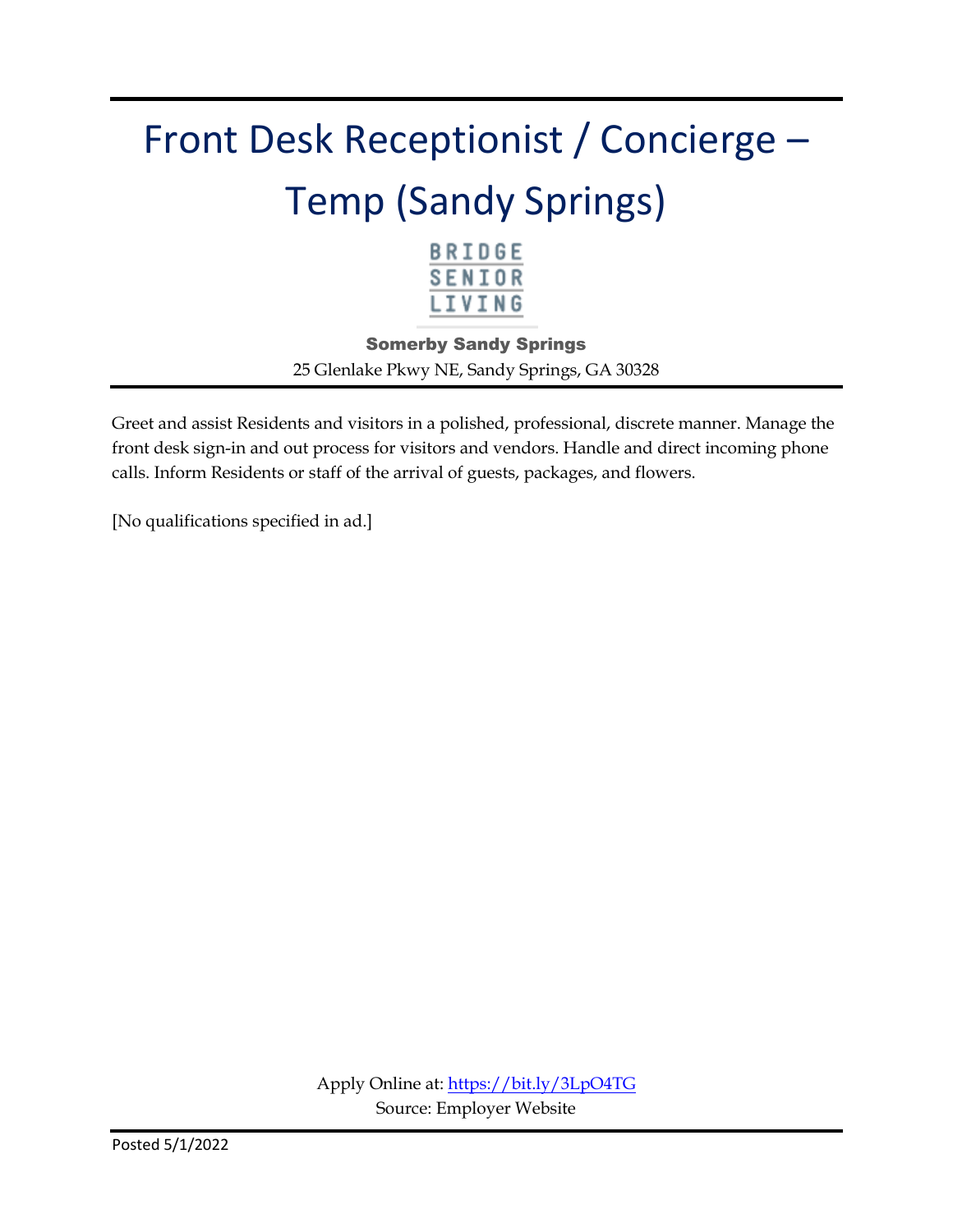### Unit Secretary (Roswell)



3000 Hospital Blvd, Roswell, GA 30076

Performing clerical and receptionist functions including computer order entry, retrieval of data, maintaining unit supplies, transporting supplies/equipment/patient medications, preparing and maintaining patient charts, providing customer service and acting as the central communication source on the nursing unit.

#### **Qualifications:**

- High school diploma or equivalent from accredited program required
- Basic computer skills required.
- Six (6) months clinical experience in acute care setting preferred.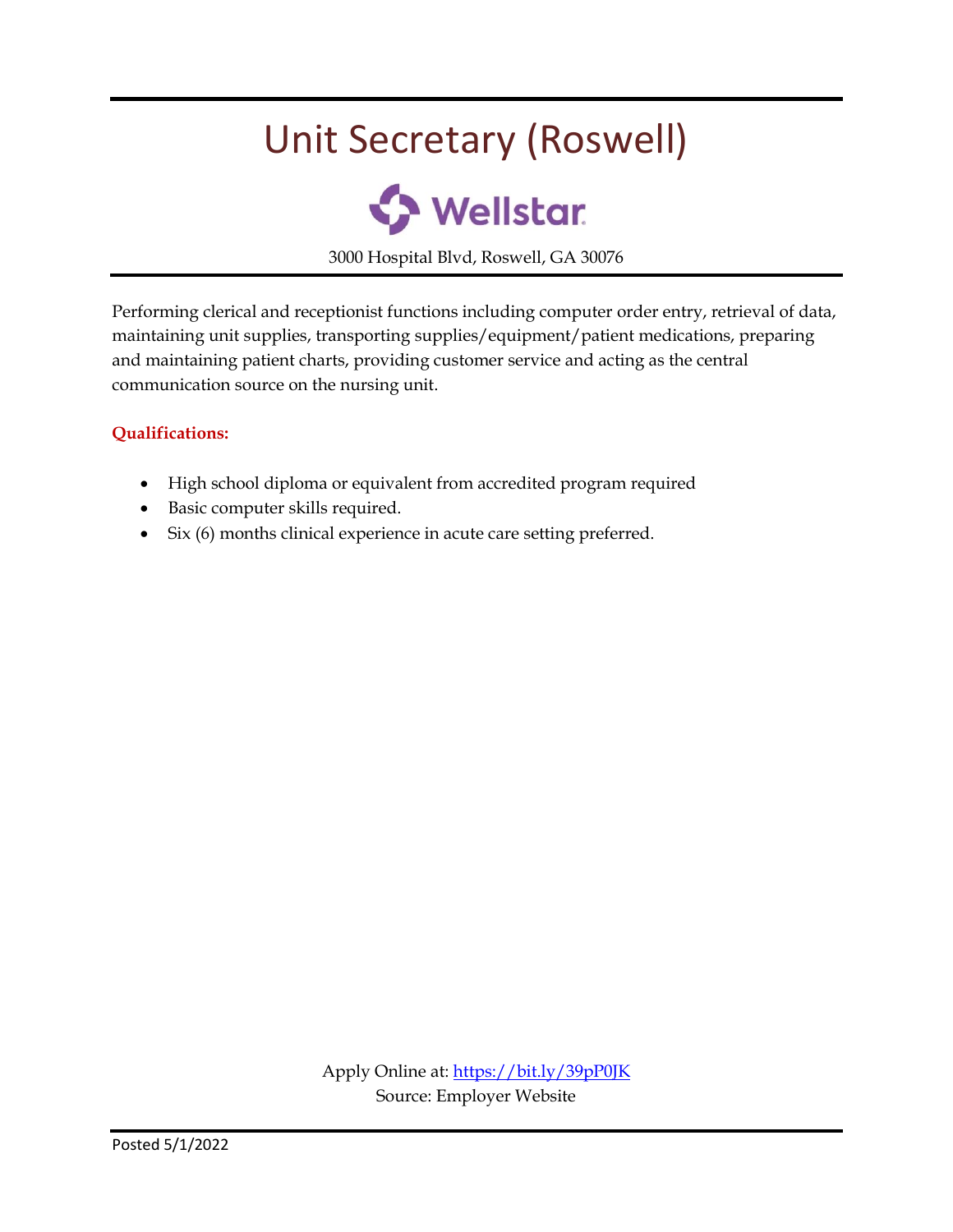### Customer Service Associate (Dunwoody)



5342 Tilly Mill Rd, Atlanta, GA 30338

#### **Responsibilities:**

- Provide exceptional first-line customer service to all customers
- Assist with inquiries by telephone and in person
- Answer telephone in a proper manner and operate switchboard effectively
- Communicate all information regarding membership levels and privileges to guests
- Check in all members and guests using agency procedure
- Accept, process and discharge packages and documents following proper procedure

#### **Qualifications:**

- Excellent computer and typing skills
- Proficiency in Microsoft Suite (Word, Excel and Outlook)
- Experience using Salesforce (CRM system

Position includes night and weekend hours

Apply Online at:<https://bit.ly/3Krx1zl> Source: Employer Website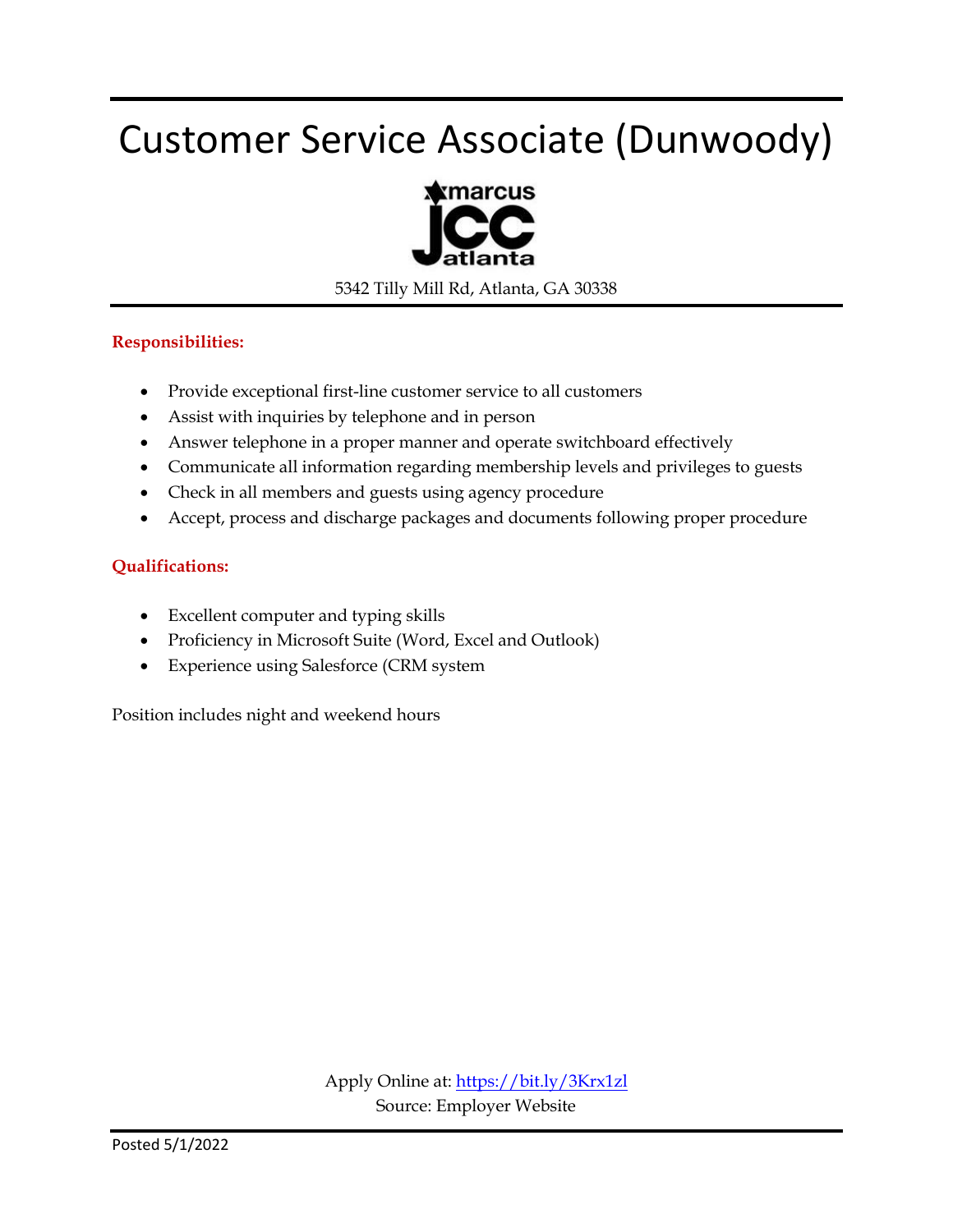### HR Assistant (Sandy Springs)



#### 5775 Glenridge Dr building b suite 500, Atlanta, GA 30328

#### **Responsibilities:**

- Serves as FMLA/LOA administrative liaison between third party leave administrator and HR team and ensures HRIS is updated accurately for all leave of absence status updates.
- Assists Benefits team with verification paperwork with carriers.
- Assists in the administration of health and welfare plans, including enrollments, changes and terminations for open enrollment and newly eligible employees.
- Serves as the Day-1 onboarding contact for all corporate new hires to ensure workstation, supplies, equipment are ready for new hires.
- Coordinates the bi-weekly benefits webinar calendar invitations for new hires.
- Manages the employee gifts for special events (baby, bereavement, etc.).
- Oversees corporate headquarters building maintenance issues, including but not limited to: employee badge access, maintenance requests, supply ordering, etc.
- Ensures the corporate offices are clean and orderly for employees and guests, including break room.
- Receives and sorts mail and packages and ensures recipients receive scanned copies timely.
- Maintains accurate and up-to-date human resource files, records, and documentation.
- Answers frequently asked questions from applicants and employees relative to standard policies, benefits, hiring processes, etc.; refers more complex questions to appropriate senior-level HR staff or management.

#### **Qualifications:**

- Bachelor's Degree in Human Resources or the equivalent years related experience preferred
- Prior HR experience a plus but not required.
- Prior HRIS experience a plus but not required.

Apply Online at:<https://bit.ly/39k8vDj> Source: Employer Website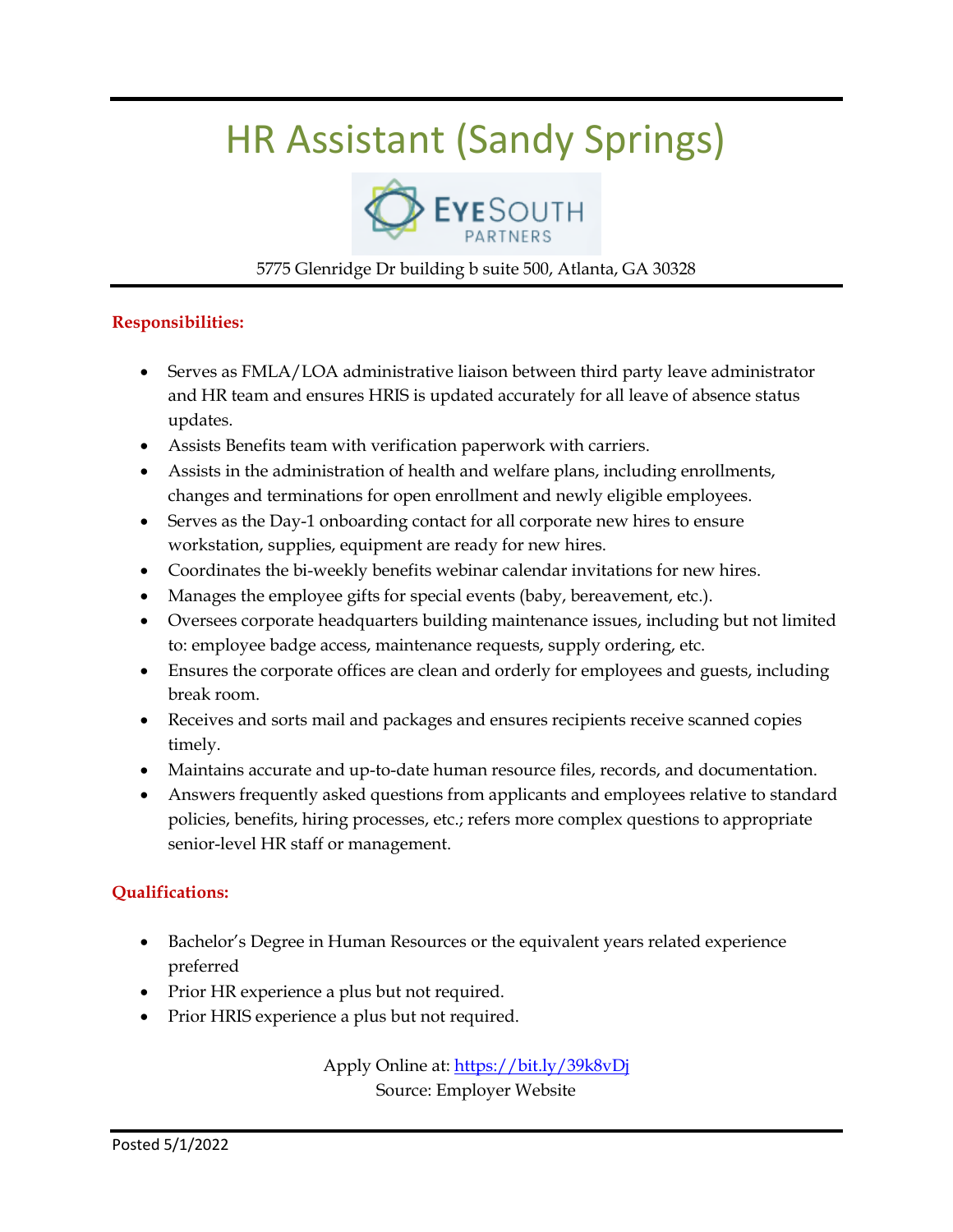# Event Operations Coordinator (Alpharetta) **EMERALD**

1145 Sanctuary Parkway, Alpharetta, GA 30009

The Event Operations Coordinator is responsible for pre-show, on-site, and post-show tasks for 3-5 events within Emerald's portfolio.

- Support Operations Managers/Directors with all pre-show planning and onsite execution
- Research and recommend new vendors and show decorations
- Assist with the sponsorship contracting and fulfillment process and collect all sponsor logos for submittal to promotion and signage
- Manage various documents for distribution to attendees and vendors
- Assist with management of housing and food & beverage menu creation/orders
- Order and track promotional items and pub bin items, and coordinate onsite distribution
- Collect, track, and manage meeting room requirements
- Assist with final hotel and vendor billing reconciliation and auditing post-event

#### **Qualifications:**

- Event operations experience, with an understanding of meeting and event planning principles, requirements, and procedures
- Well-versed in all Microsoft platforms, including Word, Excel and PowerPoint
- Ability to travel as needed

Apply Online at:<https://bit.ly/3Mzikf0> Source: Employer Website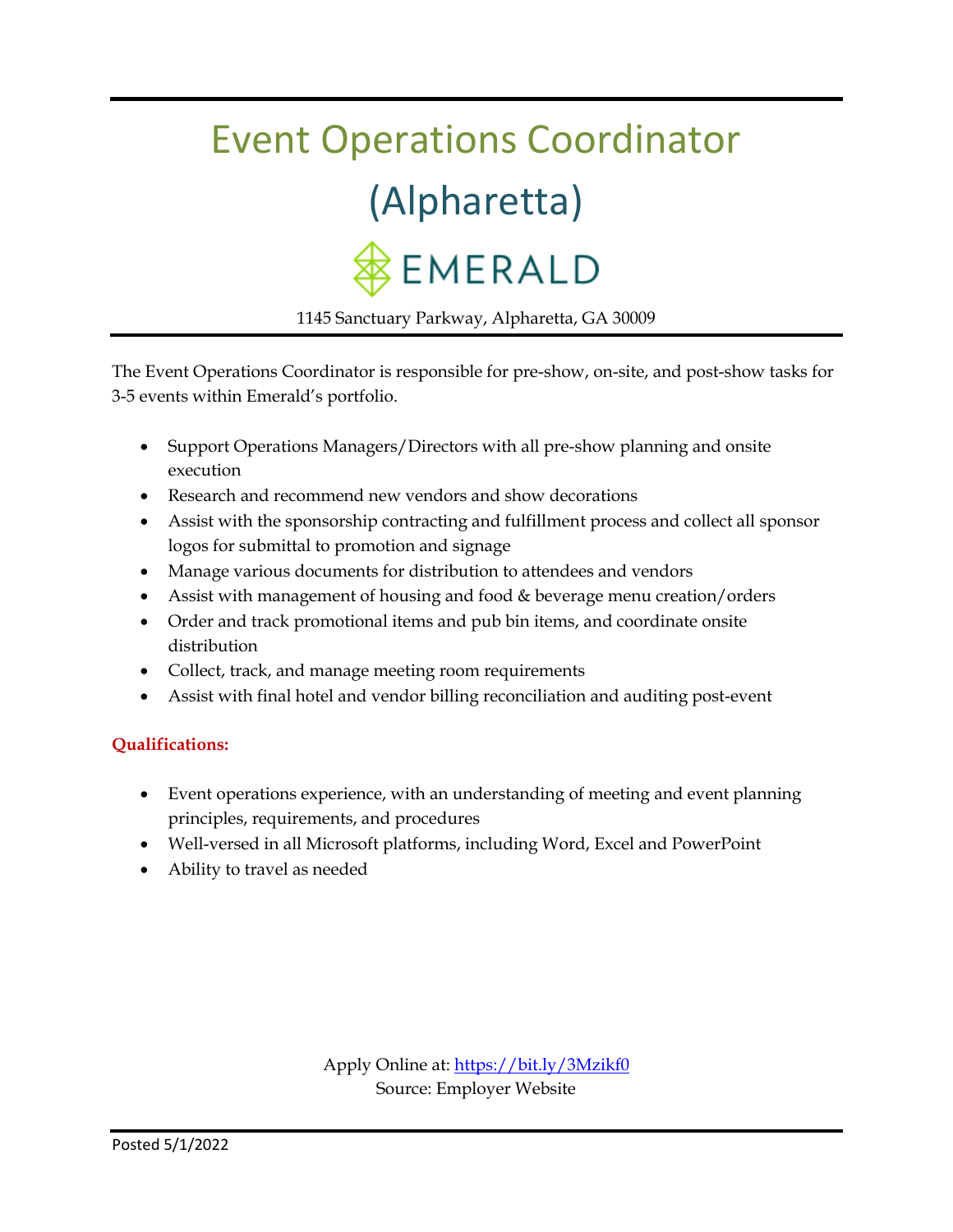### Front Desk Agent PT (Roswell)



1075 Holcomb Bridge Road, Roswell, GA 30076

Welcoming and serving each guest with exceptional service either in person or by phone and ensuring that guests are checked in and out in a friendly and timely manner.

#### **Qualifications:**

- High school diploma or general education degree (GED); or equivalent combination of education and experience.
- One to three months in related experience and/or training.

Apply Online at[: https://bit.ly/39eOzBN](https://bit.ly/39eOzBN) Source: Employer Website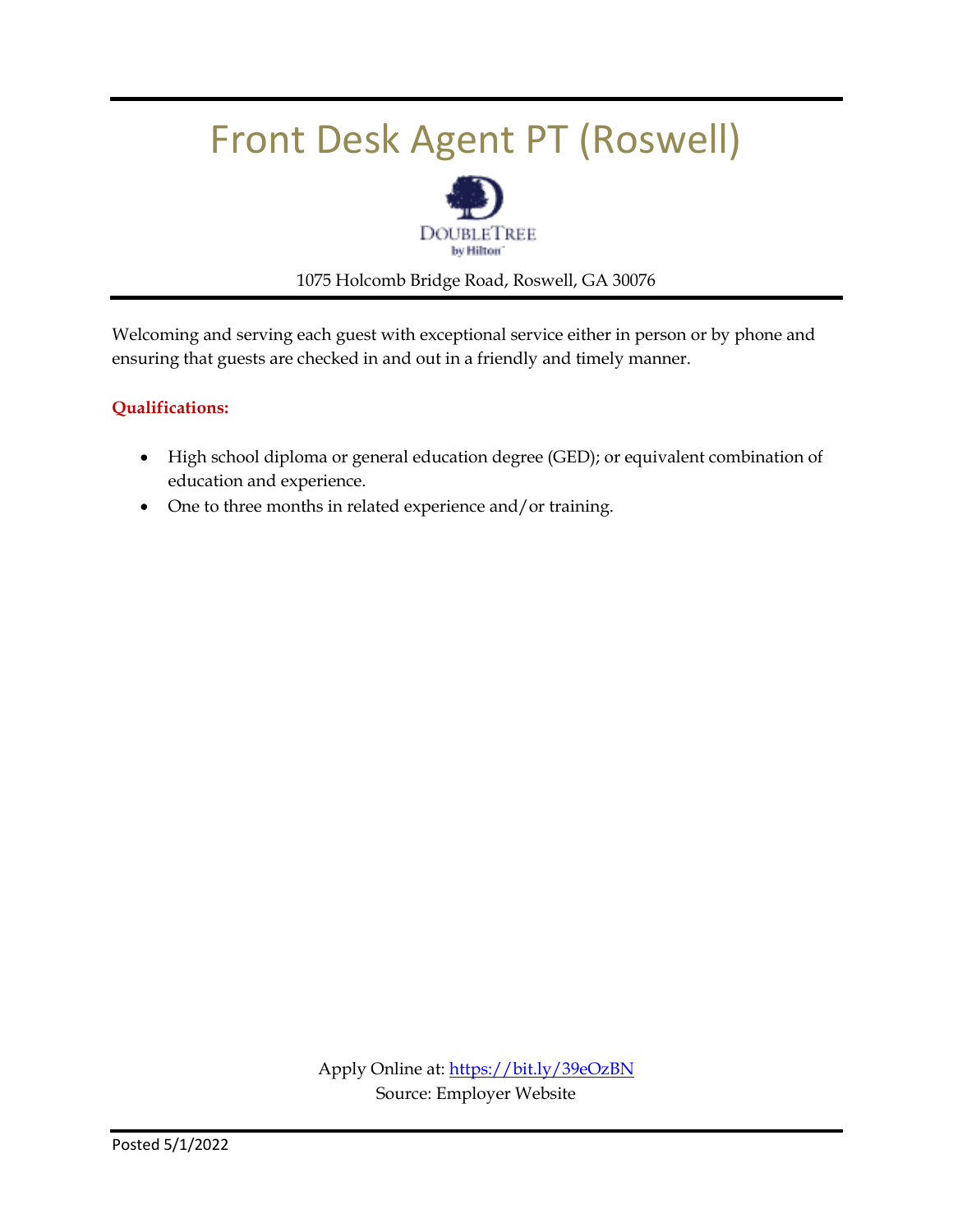### Executive Assistant (Alpharetta)

# **AVANOS**

5405 Windward Pkwy, Alpharetta, GA 30004

This position provides executive support to the Sr. Vice President of the Pain Franchise. The position plays a vital role, liaising and coordinating across the organization.

- Handles all scheduling, allocation of time and determining which meetings are essential to attend, with whom and when.
- Screens calls for business significance and priority.
- Review incoming mail to determine what needs to be addressed.
- Assists with the prioritization of the executive's daily activities.
- Provides executive summary and proactive pre-read materials for all meetings and contracts.
- Responsible for budget for use in planning on off-site meetings or conferences. These responsibilities include but are not limited to vendor and special activities selections, coordination with procurement for the negotiating pricing and vendor contracts and onsite management. Attend meetings as appropriate.
- Organize and submit expenses in a timely and accurate manner
- Respond to requests (phone, e-mail, in-person requests, etc.) by gathering and providing information, referring non-routine calls to appropriate staff. Given the high level of external contacts (shareholders, media, board members, bankers), a very high degree of professionalism is required

#### **Qualifications:**

- 5-10 years of related experience
- Advanced knowledge of computer applications (MS-Word, Excel, PowerPoint, Outlook) and advanced knowledge of Share Point and SAP

Apply Online at[: https://bit.ly/3y6WcEO](https://bit.ly/3y6WcEO) Source: Employer Website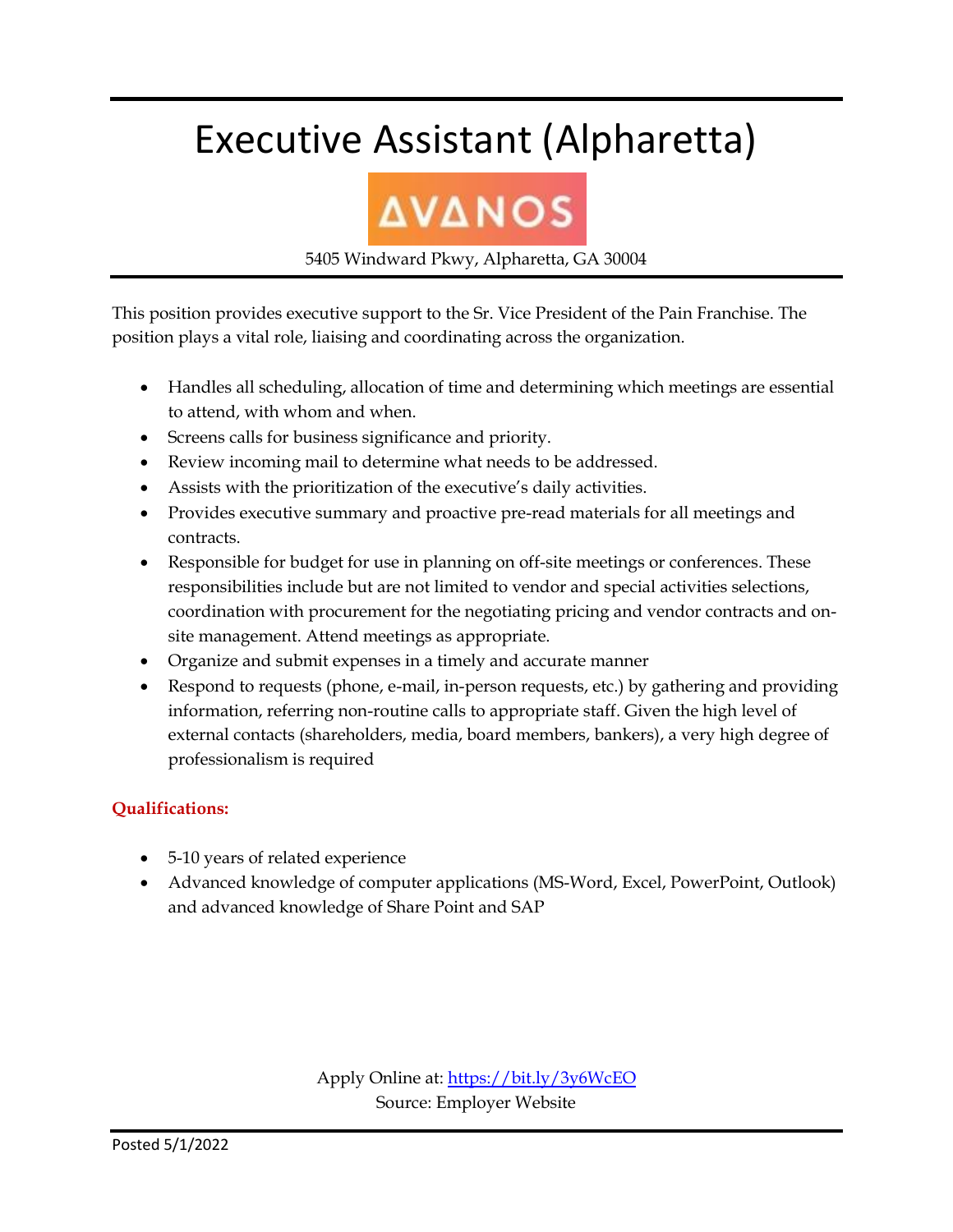### Customer Service Administrator

(Roswell)



1500 Holcomb Bridge Rd., Roswell, Georgia 30076

#### **Responsibilities:**

- Interacts with customers via telephone, email, online chat, or in person to provide support and information on products or services.
- Making Customer Care/ Welcome Calls as needed daily.
- Input any new services that come in via phone, email, or walk-ins if received from Customer Care or from outside your office-call the customer to let them know the service has been received and the technician will be in touch to schedule
- Collects and enters orders for new or additional products or services.
- Fields customer questions and complaints; when the issue is beyond the representative's knowledge, forwards to the assigned specialist or other appropriate staff.
- Call customers once completed to ensure customer satisfaction
- Ensures that appropriate actions are taken to resolve customers' problems and concerns.
- Maintains customer accounts and records of customer interactions with details of inquiries, complaints, or comments.

#### **Qualifications:**

- High school diploma or equivalent required; Associate degree in office administration or related field preferred.
- At least three years of administrative and clerical experience required.
- Proficient with Microsoft Office Suite or related software.
- Knowledge of Salesforce is a Huge Plus

\$15 an hour

Apply Online at:<https://bit.ly/3EZLgtY> Source: Employer Website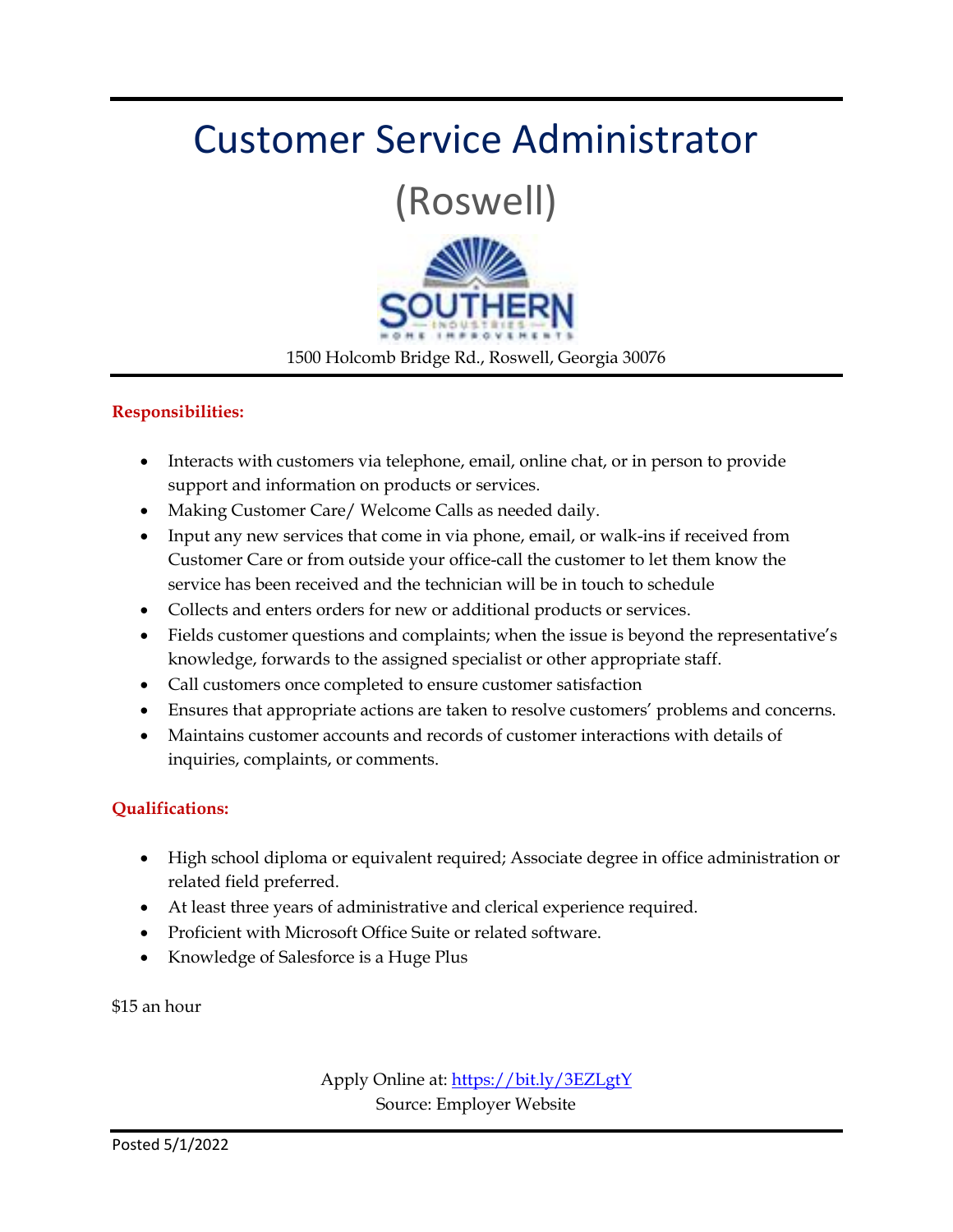### Front Desk Assistant (Perimeter)



#### 41 Perimeter Center E Suite 250, Dunwoody, GA 30346

#### **Responsibilities:**

- Provide a positive environment for supportive, recovery-based treatment.
- Serve as initial point of contact for the company, including incoming phone calls, vendors, patients and visitors
- Cordially and professionally greet all visitors and phone callers
- Ensure patients and visitors who arrive are escorted to correct locations
- Assist in the check in process for medical appointments
- Assist in the creation of badges for staff
- Manage front desk check-in process through LobbyGuard system

#### **Qualifications:**

- Bachelors Degree preferred
- At least 2 years of experience in a Front Desk, Administrative or equivalent position, required.
- Experience in a healthcare setting preferred. Experience in an inpatient hospital setting strongly preferred.

Apply Online at:<https://bit.ly/3EYLx0p> Source: Employer Website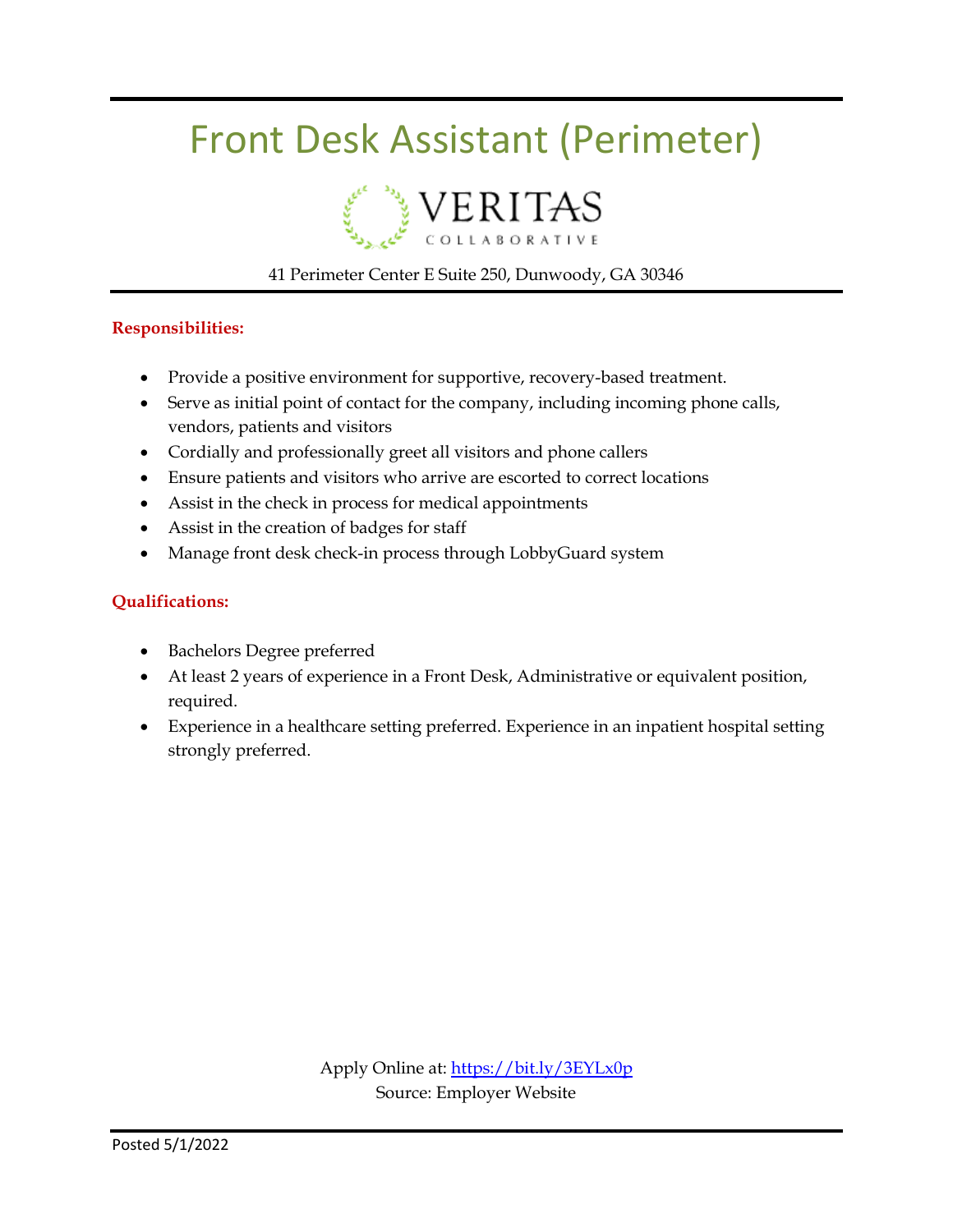### Administrative Assistant (Buckhead)

Rollins & Van Lear, P.C.

3343 Peachtree Rd NE #500, Atlanta, GA 30326

#### **Responsibilities:**

- Provide administrative support to President and Office Manager
- Type proposals, presentations and financial statements
- Manage documents and correspondence
- Coordinate travel arrangements
- Greet clients before appointments
- Answer incoming calls
- Perform errands as needed

#### **Qualifications:**

- Associates Degree (Bachelor Degree preferred)
- Proficient with Microsoft Office Experience:
- 10 Key: 1 year (Preferred)
- Data Entry: 1 year (Preferred)
- QuickBooks: 1 year (Preferred)
- Administrative assistant: 2 years (Required)

\$35,000 - \$40,000 a year

Apply Online at:<https://indeedhi.re/3KnzmeI> Source: Employer Website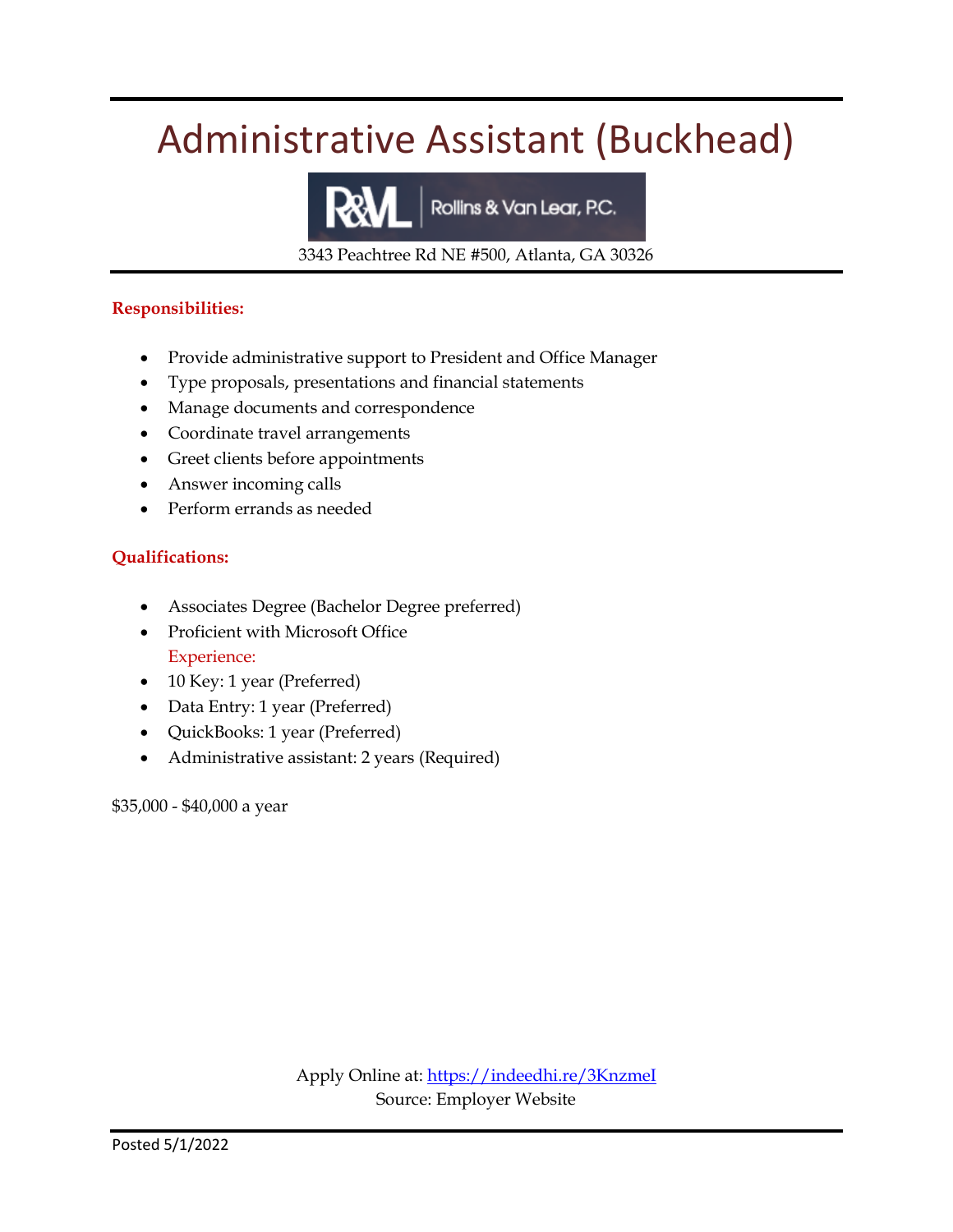### Part-Time Office Assistant (Roswell)

LAND OF 4

#### **THOUSAND HILLS**

#### COFFEE

352 S Atlanta St, Roswell, GA 30075

#### **Responsibilities:**

- Maintain & track office and property supply orders.
- Check and log mail daily.
- Improve the current office organizational system & aesthetic. Goal is to maximize efficiency and minimize paper!
- Ensure office space is always customer ready.
- Assist in maintaining company dashboards.
- Maintain databases and form responses.
- Help compile monthly expense reports.
- Assist finance with invoice entry into Quickbooks.
- Work cross-functionally to help track key store milestones and renewals.
- Assist in the creation and filing of various applications ie: lenders, licenses, trademarks etc.
- Schedule meetings and capture meeting notes and deliverables.
- Help plan staff travel arrangements.

#### **Qualifications:**

- 2+ years of office or administrative experience
- Knowledge of Quickbooks Software preferred.

Apply Online at:<https://bit.ly/3LtMd01> Source: Employer Website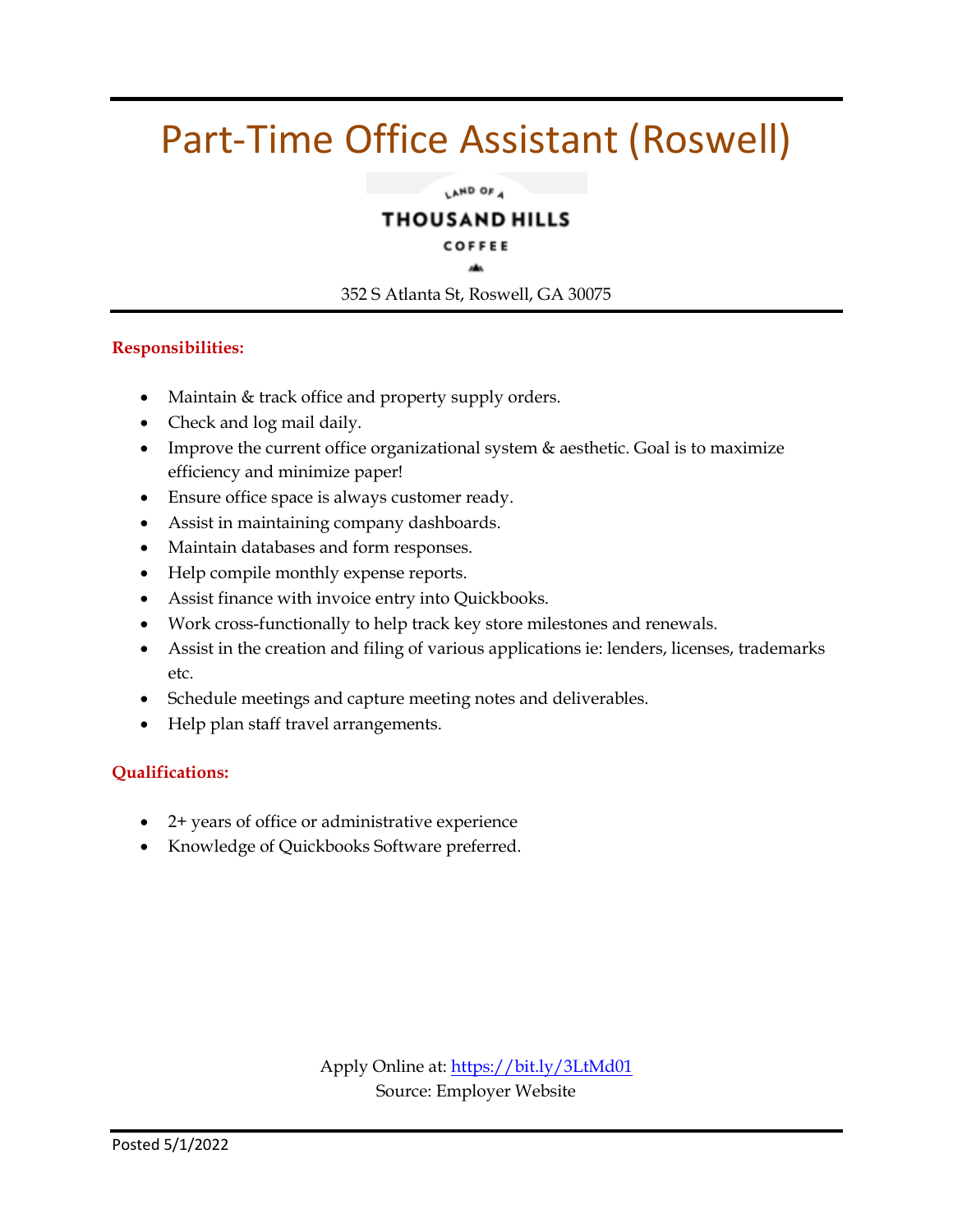### Operations Administrative Assistant

### (Sandy Springs)

# **HAVERTYS**

#### Corporate Office

780 Johnson Ferry Rd NE, Atlanta, GA 30342

#### **Responsibilities:**

- Perform general administrative duties to include: distribution of mail, typing, light dictation, copying, faxing, filing and answering the phone.
- Process invoices.
- Triage and respond to customer complaints.
- Prepare meeting presentations.
- Plan and execute various meetings throughout the year. This includes making room reservations, arranging for catering and audio-visual, ordering of promotional items, preparing agendas, and arranging for award presentations.
- Manage various monthly, quarterly and yearly projects. Examples include: all house plan report; profit center classification report; productivity index report; profit center objectives report; net sales & pre-tax profit report; sales correspondence and awards, store traffic and staffing analysis.

#### **Qualifications:**

 Four-year college degree and minimum of one year administrative experience, or a combination of education and experience

> Apply Online at:<https://bit.ly/3F0eyc8> Source: Employer Website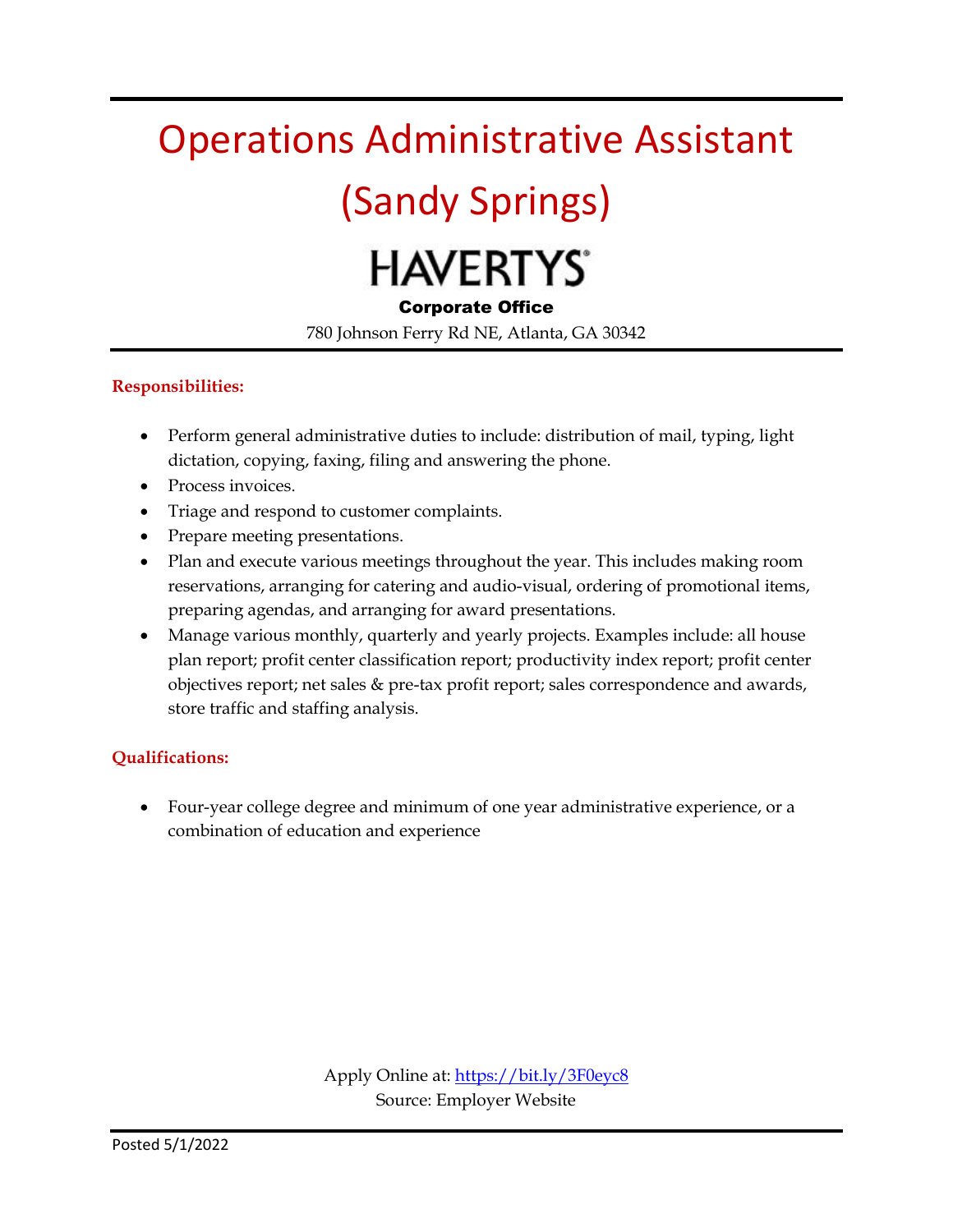## Food Service, Housekeeping, & Other Now Hiring – Week of 5/1/22

**Service Valet/Lot Attendant (Alpharetta)**

Nalley Volkswagen / 1550 Mansell Rd, Alpharetta, GA 30009 <https://bit.ly/3MvGw1S>

**Cleaning Crew/Housekeeping (Alpharetta)**

Topgolf / 10900 Westside Pkwy, Alpharetta, GA 30009 <https://bit.ly/3kkEndg>

**Warehouse Runner (Roswell) From \$15 an hour** TE Certified Electrical / 9800 Old Dogwood Rd, Roswell, GA 30075 <https://indeedhi.re/3rWtOkO>

**Reciever – Temporary (Alpharetta) \$16.50 - \$17.50 an hour** Fischer Connectors / 1735 Founders Pkwy # 100, Alpharetta, GA 30009 <https://indeedhi.re/3KqDiv8>

> **Room Attendant (Buckhead)** The Whitley / 3434 Peachtree Rd NE, Atlanta, GA 30326 <https://bit.ly/38x8HPs>

**Banquet Setup (Perimeter)** The Westin Atlanta Perimeter / 7 Concourse Pkwy, Atlanta, GA 30328 <https://bit.ly/36WImK1>

**Service Porter (Sandy Springs)** Rick Hendrick Toyota / 6475 Roswell Rd NE, Atlanta, Georgia 30328 <https://bit.ly/3rXBofb>

**Part-Time Showroom Stock Associate (Roswell)** Summer Classics / 855 Holcomb Bridge Road, Roswell, GA 30076 <https://indeedhi.re/3rZ89so>